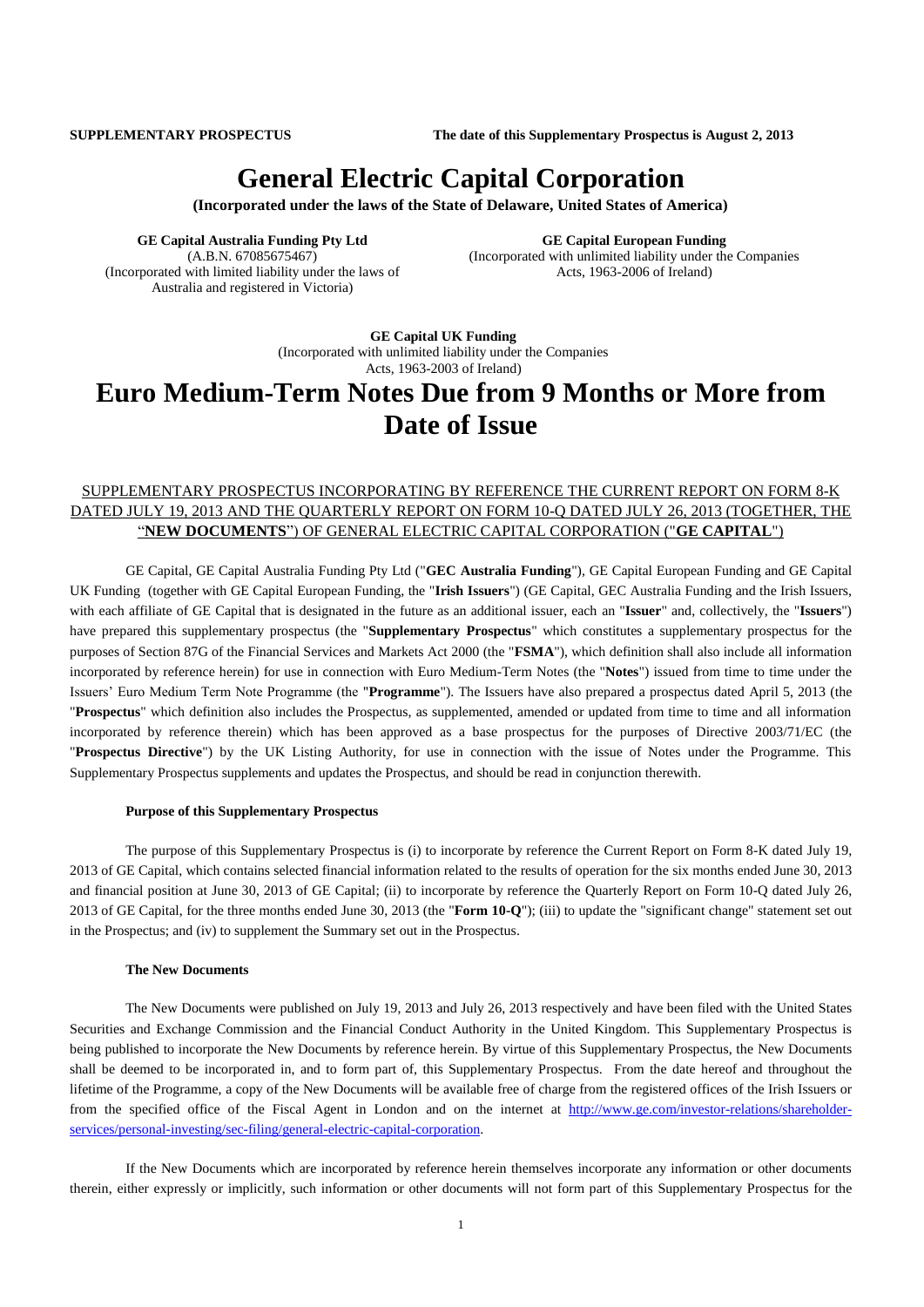purposes of the Prospectus Directive (Directive 2003/71/EC) except where such information or other documents are specifically incorporated by reference or attached to this Supplementary Prospectus.

Reference is made to the credit ratings of GE Capital assigned by Moody's Investors Service, Inc. ("**Moody's**") and Standard & Poor's Ratings Services, conducting its business through the legal entity The McGraw-Hill Companies (Canada) Corp, ("**S&P**") on pages 20, 49 and 50 of the Form 10-Q. Each of Moody's and S&P is not established in the European Union (the "**EU**") and neither Moody's nor S&P has applied for registration under Regulation (EC) No. 1060/2009 (as amended) (the "**CRA Regulation**"). The ratings of Moody's have been endorsed by Moody's Investors Service Ltd. and the ratings of S&P have been endorsed by Standard & Poor's Credit Market Services Europe Limited, in accordance with the CRA Regulation. Moody's Investors Service Ltd. and Standard & Poor's Credit Market Services Europe Limited are established in the EU and registered under the CRA Regulation. As such Moody's Investors Service Ltd. and Standard & Poor's Credit Market Services Europe Limited are included in the list of credit rating agencies published by the European Securities and Markets Authority on its website in accordance with the CRA Regulation.

Each Issuer (and in the case of Notes issued by a Subsidiary Issuer, the Guarantor) (each a **Responsible Person** and together, the **Responsible Persons**) accepts responsibility for the information contained in this Supplementary Prospectus. To the best of the knowledge of each such Responsible Person (each having taken all reasonable care to ensure such is the case) the information contained in this Supplementary Prospectus is in accordance with the facts and does not contain any omission likely to affect the import of such information.

#### **General Information**

Since June 30, 2013, there has been no significant change in the financial or trading position of GE Capital and its consolidated subsidiaries.

#### **Summary**

The Summary set out on pages 13 to 27 of the Prospectus shall be supplemented to reflect the publication of the New Documents. The Summary of the Programme as so supplemented is set out in the Appendix to this Supplement.

This Supplementary Prospectus and the Prospectus should be read in conjunction with all documents which are deemed to be incorporated by reference, which together, constitute a prospectus for the purposes of the Prospectus Directive, and for a particular issue of or Tranche of Notes in conjunction with any applicable Final Terms.

To the extent that there is any inconsistency between (a) any statement in this Supplementary Prospectus or any statement incorporated by reference into the Prospectus by this Supplementary Prospectus and (b) any other statement in or incorporated by reference in the Prospectus prior to the date of this Supplementary Prospectus, the statements in (a) will prevail.

Save as disclosed in this Supplementary Prospectus and the Prospectus there has been no other significant new factor, material mistake or material inaccuracy relating to the information included in the Prospectus since the initial publication of the Prospectus.

In accordance with section 87Q(4) - (6) FSMA, investors who have agreed to purchase or subscribe for Notes issued under the Programme before the Supplementary Prospectus is published have the right, exercisable before the end of the period of two working days beginning with the working day after the date on which this Supplementary Prospectus was published, to withdraw their acceptances. This right to withdraw shall expire by close of business on August 6, 2013. Investors can exercise their right to withdraw their acceptances by contacting the person from whom any such investor has agreed to purchase or subscribe for such notes before the above deadline.

See "Risk factors" in the Prospectus for a discussion of certain risks that should be considered in connection with certain types of Notes which may be offered under the Programme.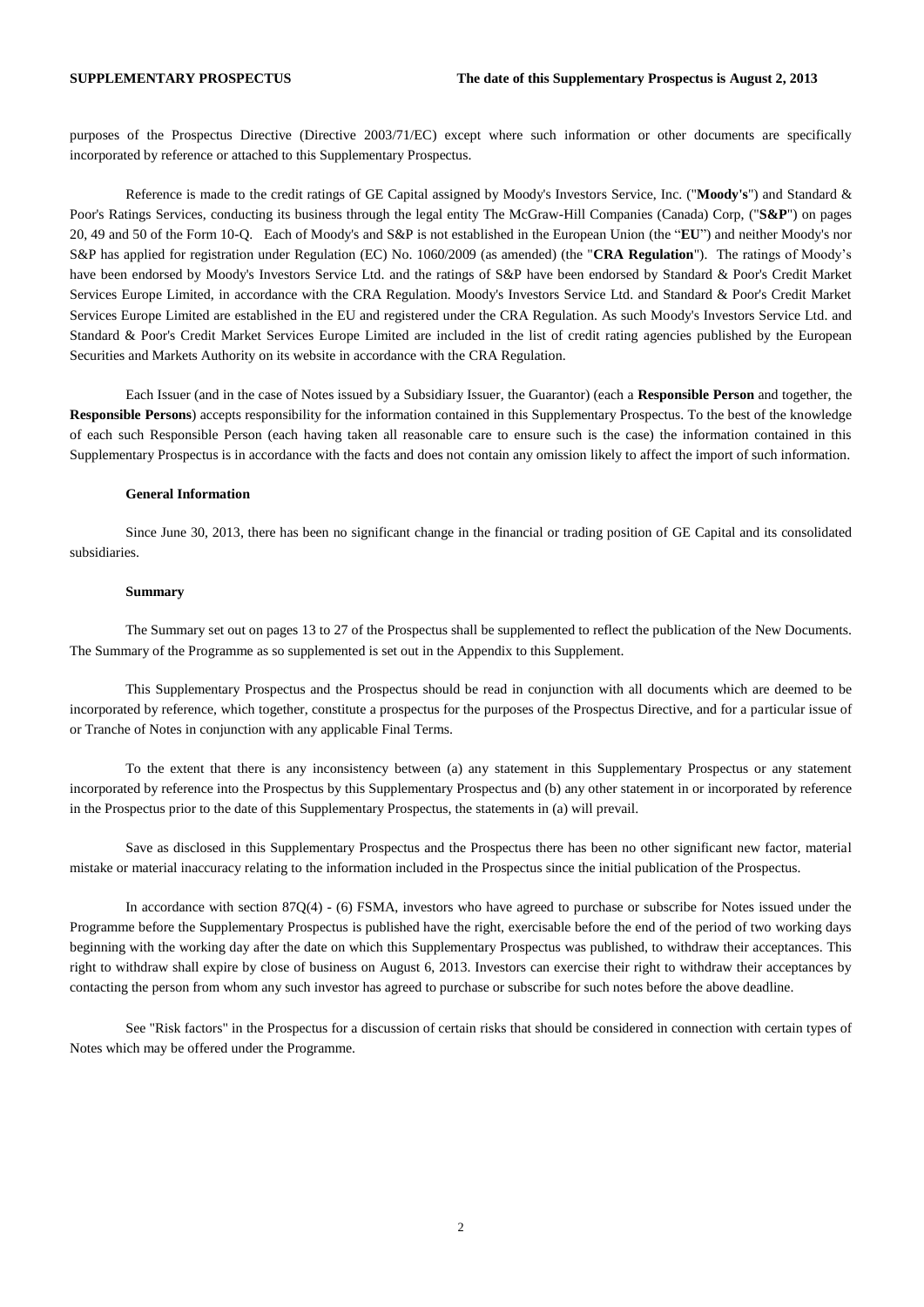### **APPENDIX**

### **SUMMARY**

Summaries are made up of disclosure requirements known as "Elements". These Elements are numbered in Sections A – E (A.1 – E.7). This Summary contains all the Elements required to be included in a summary for the Notes, the Issuer and the Guarantor. Because some Elements are not required to be addressed, there may be gaps in the numbering sequence of the Elements. Even though an Element may be required to be inserted in a summary because of the type of securities and issuer, it is possible that no relevant information can be given regarding the Element. In this case a short description of the Element should be included in the summary explaining why it is not applicable.

### **Section A – Introduction and warnings**

| <b>Element</b> |                                                                                                                                                                                                                                                                                                                                                                                                                                                                                                                                                                                                                                                                                                                                                                                                                                                                                                         |
|----------------|---------------------------------------------------------------------------------------------------------------------------------------------------------------------------------------------------------------------------------------------------------------------------------------------------------------------------------------------------------------------------------------------------------------------------------------------------------------------------------------------------------------------------------------------------------------------------------------------------------------------------------------------------------------------------------------------------------------------------------------------------------------------------------------------------------------------------------------------------------------------------------------------------------|
| A.1            | This summary should be read as an introduction to the Base Prospectus and the applicable Final<br>Terms.                                                                                                                                                                                                                                                                                                                                                                                                                                                                                                                                                                                                                                                                                                                                                                                                |
|                | Any decision to invest in any Notes should be based on a consideration of this Base Prospectus as a<br>whole, including any documents incorporated by reference and the applicable Final Terms.                                                                                                                                                                                                                                                                                                                                                                                                                                                                                                                                                                                                                                                                                                         |
|                | Where a claim relating to information contained in the Base Prospectus and the applicable Final<br>Terms is brought before a court in a Member State of the European Economic Area, the plaintiff<br>may, under the national legislation of the Member State where the claim is brought, be required to<br>bear the costs of translating the Base Prospectus and the applicable Final Terms before the legal<br>proceedings are initiated.                                                                                                                                                                                                                                                                                                                                                                                                                                                              |
|                | No civil liability will attach to the Issuers or the Guarantor in any such Member State solely on the<br>$\bullet$<br>basis of this summary, including any translation hereof, unless it is misleading, inaccurate or<br>inconsistent when read together with the other parts of this Base Prospectus and the applicable Final<br>Terms or, following the implementation of the relevant provisions of Directive 2010/73/EU in the<br>relevant Member State, it does not provide, when read together with the other parts of this Base<br>Prospectus and the applicable Final Terms, key information (as defined in Article 2.1(s) of the<br>Prospectus Directive) in order to aid investors when considering whether to invest in the Notes.                                                                                                                                                           |
| A <sub>2</sub> | Certain Tranches of Notes with a denomination of less than $£100,000$ (or its equivalent in any other currency)<br>may be offered in circumstances where there is no exemption from the obligation under the Prospectus<br>Directive to publish a prospectus. Any such offer is referred to as a "Public Offer".                                                                                                                                                                                                                                                                                                                                                                                                                                                                                                                                                                                        |
|                | Issue specific summary:                                                                                                                                                                                                                                                                                                                                                                                                                                                                                                                                                                                                                                                                                                                                                                                                                                                                                 |
|                | [Not Applicable; the Notes are issued in denominations of at least $\epsilon$ 100,000 (or its equivalent in any other<br>currency).]                                                                                                                                                                                                                                                                                                                                                                                                                                                                                                                                                                                                                                                                                                                                                                    |
|                | [Consent: Subject to the conditions set out below, the Issuer consents to the use of this Base Prospectus in<br>connection with a Public Offer of Notes by the Managers[, [names of specific financial intermediaries listed in<br>final terms,] [and] [each financial intermediary whose name is published on the website of the London Stock<br>Exchange through a regulatory information service and identified as an Authorized Offeror in respect of the<br>relevant Public Offer [and any financial intermediary which is authorized to make such offers under the<br>Financial Services and Markets Act 2000, as amended, or other applicable legislation implementing the Markets<br>in Financial Instruments Directive (Directive 2004/39/EC) and publishes on its website the following statement<br>(with the information in square brackets being completed with the relevant information): |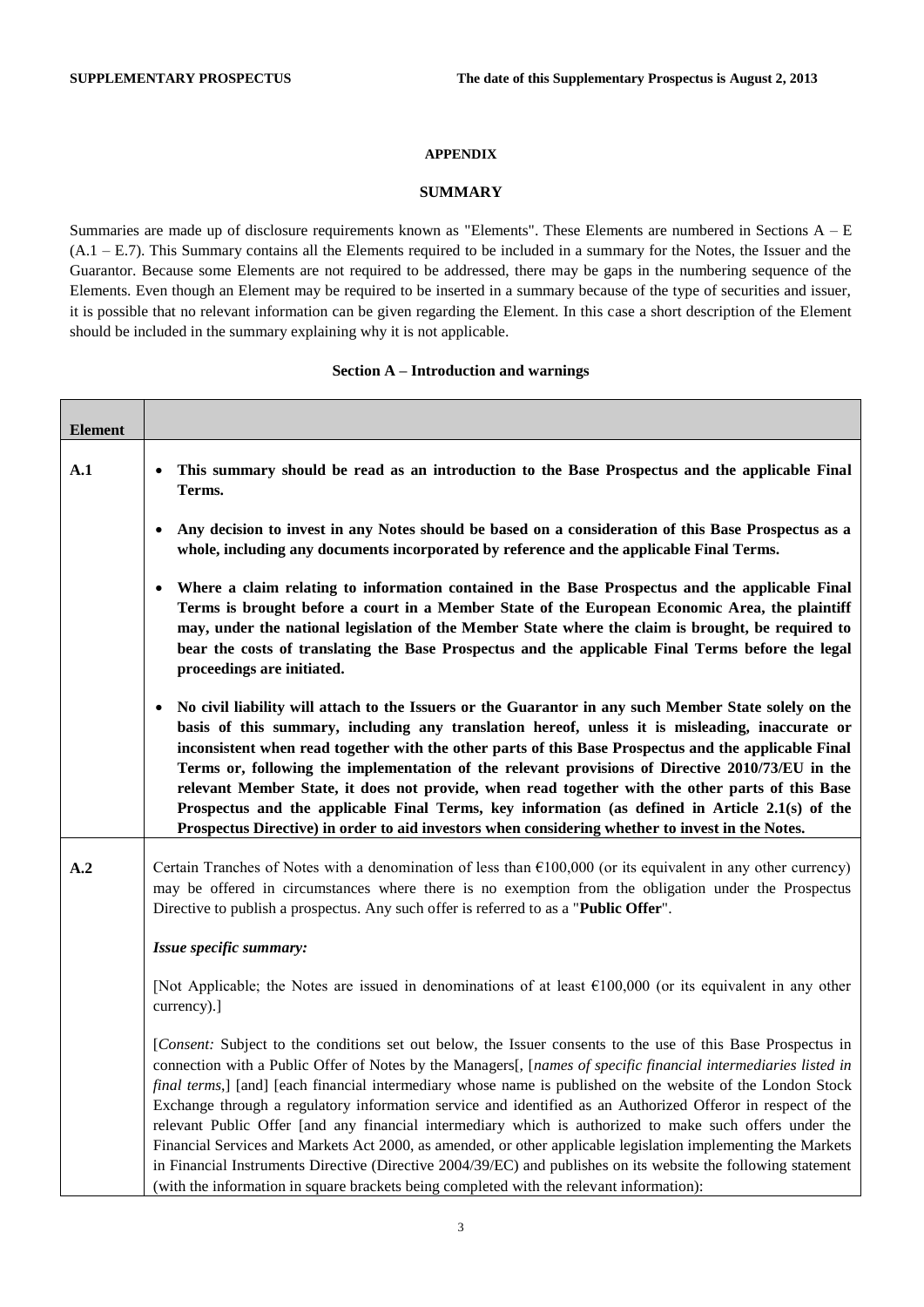<u> Tanzania (h. 1888).</u>

<u> Tanzania (h. 1878).</u>

| <b>Element</b> |                                                                                                                                                                                                                                                                                                                                                                                                                                                                                                                                                                                                                                              |
|----------------|----------------------------------------------------------------------------------------------------------------------------------------------------------------------------------------------------------------------------------------------------------------------------------------------------------------------------------------------------------------------------------------------------------------------------------------------------------------------------------------------------------------------------------------------------------------------------------------------------------------------------------------------|
|                | "We, [insert legal name of financial intermediary], refer to the [insert title of relevant Notes] (the "Notes")<br>described in the Final Terms dated [insert date] (the "Final Terms") published by $\int$ (the "Issuer"). We<br>hereby accept the offer by the Issuer of its consent to our use of the Base Prospectus (as defined in the Final<br>Terms) in connection with the offer of the Notes in accordance with the Authorized Offeror Terms and subject to<br>the conditions to such consent, each as specified in the Base Prospectus, and we are using the Base Prospectus<br>accordingly."],                                    |
|                | (each an "Authorized Offeror").                                                                                                                                                                                                                                                                                                                                                                                                                                                                                                                                                                                                              |
|                | Offer period: The Issuer's consent referred to above is given for Public Offers of Notes during [offer period for<br>the issue to be specified here] (the "Offer Period").                                                                                                                                                                                                                                                                                                                                                                                                                                                                   |
|                | Conditions to consent: The conditions to the Issuer's consent [(in addition to the conditions referred to above)]<br>are that such consent (a) is only valid during the Offer Period; (b) only extends to the use of this Base<br>Prospectus to make Public Offers of the relevant Tranche of Notes in [specify each Relevant Member State in<br>which the particular Tranche of Notes can be offered] and (c) [specify any other conditions applicable to the<br>Public Offer of the particular Tranche, as set out in the Final Terms].                                                                                                    |
|                | AN INVESTOR INTENDING TO ACQUIRE OR ACQUIRING ANY NOTES IN A PUBLIC OFFER<br>FROM AN AUTHORIZED OFFEROR WILL DO SO, AND OFFERS AND SALES OF SUCH NOTES<br>TO AN INVESTOR BY SUCH AUTHORIZED OFFEROR WILL BE MADE, IN ACCORDANCE<br>WITH ANY TERMS AND OTHER ARRANGEMENTS IN PLACE BETWEEN SUCH AUTHORIZED<br>OFFEROR AND SUCH INVESTOR INCLUDING AS TO PRICE, ALLOCATIONS AND<br>THE INVESTOR MUST LOOK TO THE RELEVANT<br>SETTLEMENT ARRANGEMENTS.<br>AUTHORIZED OFFEROR AT THE TIME OF SUCH OFFER FOR THE PROVISION OF SUCH<br><b>INFORMATION AND THE RELEVANT AUTHORIZED OFFEROR WILL BE RESPONSIBLE FOR</b><br><b>SUCH INFORMATION.1</b> |

<span id="page-3-0"></span>

| <b>Element</b> | <b>Title</b>                                                       |                                                                                                                                                                                                                                                                                                                                                                                                                                                                                                                                      |
|----------------|--------------------------------------------------------------------|--------------------------------------------------------------------------------------------------------------------------------------------------------------------------------------------------------------------------------------------------------------------------------------------------------------------------------------------------------------------------------------------------------------------------------------------------------------------------------------------------------------------------------------|
| B.1            | Legal and<br>commercial name<br>of the Issuer                      | General Electric Capital Corporation ("GE Capital")<br>GE Capital Australia Funding Pty. Ltd. ("GE Capital Australia Funding")<br>GE Capital European Funding<br><b>GE Capital UK Funding</b>                                                                                                                                                                                                                                                                                                                                        |
| B.2            | Domicile/legal<br>form/legislation/<br>country of<br>incorporation | GE Capital is a corporation incorporated in the State of Delaware, U.S.A. under the<br>laws of the State of Delaware, U.S.A.<br>GE Capital Australia Funding is a limited liability proprietary company incorporated<br>and domiciled in the state of Victoria, Australia under the Corporations Act 2001 of<br>the Commonwealth of Australia.<br>Each of GE Capital European Funding and GE Capital UK is a public unlimited<br>company incorporated and domiciled in Ireland under the Companies Acts, 1963 to<br>2012 of Ireland. |
| B.4b           | Trend information                                                  | Not Applicable. There are no known trends, uncertainties, demands, commitments or<br>events that are reasonably likely to have a material effect on the prospects of GE<br>Capital, GE Capital Australia Funding, GE Capital European Funding or GE Capital                                                                                                                                                                                                                                                                          |

# **Section B – Issuers and Guarantor**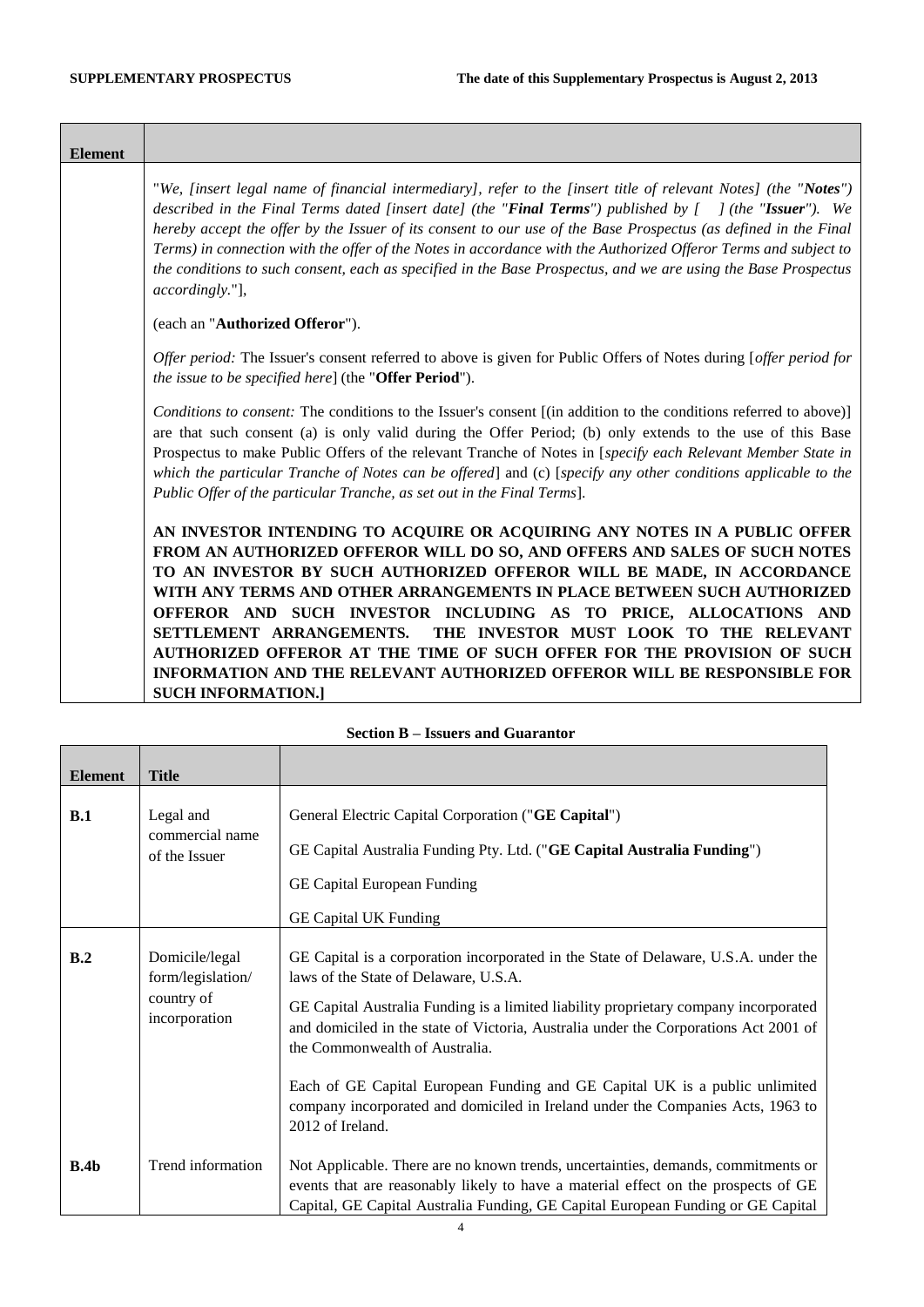| <b>Element</b> | <b>Title</b>                        |                                                                                                                                                                                                                                                            |                                                                                                                          |                                                             |               |         |    |         |
|----------------|-------------------------------------|------------------------------------------------------------------------------------------------------------------------------------------------------------------------------------------------------------------------------------------------------------|--------------------------------------------------------------------------------------------------------------------------|-------------------------------------------------------------|---------------|---------|----|---------|
|                |                                     | UK Funding for their respective current financial years. Any decision to invest in<br>any Notes should be based on a consideration of the Base Prospectus as a whole,<br>including any documents incorporated by reference and the applicable Final Terms. |                                                                                                                          |                                                             |               |         |    |         |
| B.5            | Description of the<br>Group         |                                                                                                                                                                                                                                                            | GE Capital is a wholly owned direct subsidiary of General Electric Company, the<br>ultimate parent company of the group. |                                                             |               |         |    |         |
|                |                                     | GE Capital Australia Funding is a wholly owned direct subsidiary of GE Capital,<br>which is a wholly owned direct subsidiary of General Electric Company, the<br>ultimate parent company of the group.                                                     |                                                                                                                          |                                                             |               |         |    |         |
|                |                                     | GE Capital European Funding and GE Capital UK Funding are indirect subsidiaries<br>of GE Capital, which is a wholly-owned direct subsidiary of General Electric<br>Company, the ultimate parent company of the group.                                      |                                                                                                                          |                                                             |               |         |    |         |
| B.9            | Profit forecast or<br>estimate      | Not Applicable.<br>Prospectus.                                                                                                                                                                                                                             |                                                                                                                          | No profit forecasts or estimates have been made in the Base |               |         |    |         |
| B.10           | Audit report<br>qualifications      | Not Applicable. No qualifications are contained in any audit or review report<br>included in the Base Prospectus.                                                                                                                                          |                                                                                                                          |                                                             |               |         |    |         |
| B.12           |                                     | Selected historical key financial information:                                                                                                                                                                                                             |                                                                                                                          |                                                             |               |         |    |         |
|                | <b>GE Capital</b>                   |                                                                                                                                                                                                                                                            |                                                                                                                          |                                                             |               |         |    |         |
|                | 2013:                               | The table below sets out summary information extracted from GE Capital's audited statement of financial<br>position as at December 31, 2011 and 2012 and unaudited statement of financial position as at June 30,                                          |                                                                                                                          |                                                             |               |         |    |         |
|                | (in millions, except share amounts) | June 30, 2013 <sup>1</sup><br>December 31,<br>December 31,<br>2012                                                                                                                                                                                         |                                                                                                                          |                                                             | 2011          |         |    |         |
|                | <b>Assets</b>                       |                                                                                                                                                                                                                                                            |                                                                                                                          |                                                             |               |         |    |         |
|                | Cash and equivalents                |                                                                                                                                                                                                                                                            | \$                                                                                                                       | 69,531                                                      | $\mathcal{S}$ | 61,941  | \$ | 76,702  |
|                | Financing receivables – net         |                                                                                                                                                                                                                                                            |                                                                                                                          | 257,092                                                     |               | 268,951 |    | 288,847 |
|                | Other assets                        |                                                                                                                                                                                                                                                            |                                                                                                                          | 194,481                                                     |               | 208,447 |    | 218,987 |
|                | Total assets                        |                                                                                                                                                                                                                                                            | \$                                                                                                                       | 521,104                                                     | \$            | 539,339 | \$ | 584,536 |
|                | <b>Liabilities and equity</b>       |                                                                                                                                                                                                                                                            |                                                                                                                          |                                                             |               |         |    |         |
|                | Short-term borrowings               |                                                                                                                                                                                                                                                            |                                                                                                                          | 76,770                                                      | \$            | 95,940  | \$ | 136,333 |
|                | Long-term borrowings                |                                                                                                                                                                                                                                                            |                                                                                                                          | 220,007                                                     |               | 224,776 |    | 234,391 |
|                | Other liabilities                   |                                                                                                                                                                                                                                                            |                                                                                                                          | 139,566                                                     |               | 136,026 |    | 136,012 |
|                | <b>Total liabilities</b>            |                                                                                                                                                                                                                                                            | \$                                                                                                                       | 436,343                                                     | \$            | 456,742 | \$ | 506,736 |
|                | Total equity                        |                                                                                                                                                                                                                                                            |                                                                                                                          | 84,761                                                      |               | 82,597  |    | 77,800  |
|                | Total liabilities and equity        |                                                                                                                                                                                                                                                            | \$                                                                                                                       | 521,104                                                     | \$            | 539,339 | \$ | 584,536 |
|                |                                     | There has been no material adverse change in the prospects of GE Capital since December 31, 2012. There<br>have been no significant changes in the financial or trading position of GE Capital subsequent to June 30,                                      |                                                                                                                          |                                                             |               |         |    |         |

<sup>-</sup> $<sup>1</sup>$  The selected historical key financial information of GE Capital has been updated in this Summary to include the selected financial information related to</sup> the financial position at June 30, 2013 of GE Capital. Accordingly, the first column titled "June 30, 2013" is new to element B.12 of the Summary.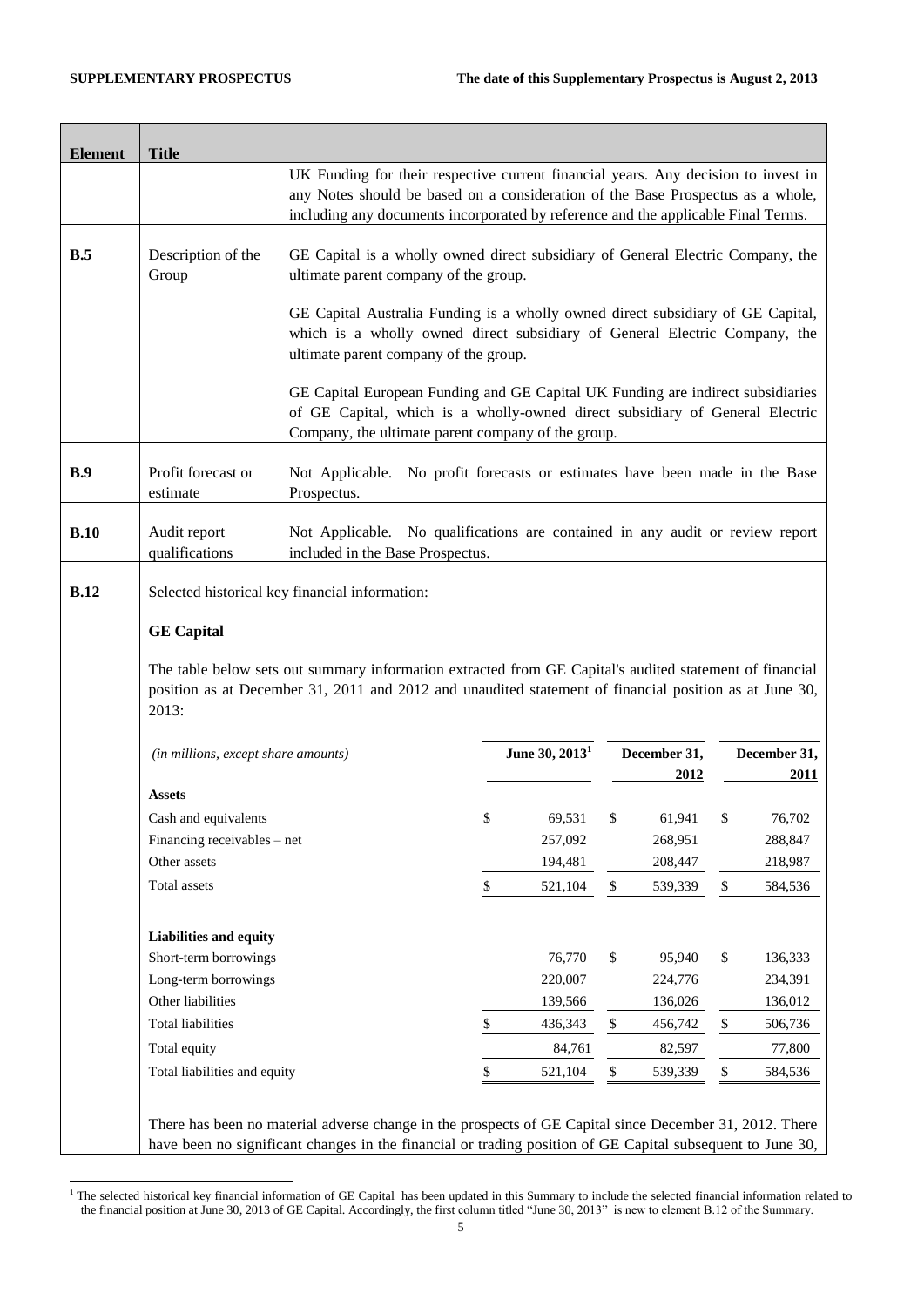| <b>Element</b> | <b>Title</b>                                                                                     |                                                                                                                                                                                                         |       |        |            |                 |
|----------------|--------------------------------------------------------------------------------------------------|---------------------------------------------------------------------------------------------------------------------------------------------------------------------------------------------------------|-------|--------|------------|-----------------|
|                | 2013.                                                                                            |                                                                                                                                                                                                         |       |        |            |                 |
|                | <b>GE Capital Australia Funding</b>                                                              |                                                                                                                                                                                                         |       |        |            |                 |
|                |                                                                                                  | The table below sets out summary information extracted from GE Capital Australia Funding's audited<br>statement of financial position as at December 31, 2011 and 2012:                                 |       |        |            |                 |
|                | At December 31 (in millions)                                                                     |                                                                                                                                                                                                         |       | 2012   |            | 2011            |
|                | <b>Assets</b>                                                                                    |                                                                                                                                                                                                         |       |        |            |                 |
|                | Cash and cash equivalents                                                                        |                                                                                                                                                                                                         | A\$   | 3,154  | A\$        | 6,837           |
|                | Receivables                                                                                      |                                                                                                                                                                                                         |       | 20,802 |            | 15,350          |
|                | Other assets                                                                                     |                                                                                                                                                                                                         |       | 251    |            | 183             |
|                | Total assets                                                                                     |                                                                                                                                                                                                         | A\$   | 24,207 | A\$        | 22,370          |
|                | Liabilities and equity                                                                           |                                                                                                                                                                                                         |       |        |            |                 |
|                | Interest bearing liabilities                                                                     |                                                                                                                                                                                                         | A\$   | 23,995 | A\$        | 21,987          |
|                | Other liabilities                                                                                |                                                                                                                                                                                                         |       | 128    |            | 236             |
|                | <b>Total liabilities</b>                                                                         |                                                                                                                                                                                                         |       | 24,123 |            | 22,223          |
|                | Total equity                                                                                     |                                                                                                                                                                                                         |       | 84     |            | 147             |
|                | Total liabilities and equity                                                                     |                                                                                                                                                                                                         | A\$   | 24,207 | A\$        | 22,370          |
|                | Capital Australia Funding subsequent to December 31, 2012.<br><b>GE Capital European Funding</b> | The table below sets out summary information extracted from GE Capital European Funding's audited<br>statement of financial position as at December 31, 2011 and 2012:                                  |       |        |            |                 |
|                | At December 31 (in millions)                                                                     |                                                                                                                                                                                                         |       | 2012   |            | 2011            |
|                |                                                                                                  |                                                                                                                                                                                                         |       |        |            |                 |
|                | <b>Assets</b>                                                                                    |                                                                                                                                                                                                         |       |        |            |                 |
|                | Loans and advances to affiliates<br>Other assets                                                 |                                                                                                                                                                                                         | €     | 40,761 | $\epsilon$ | 41,602          |
|                | Total assets                                                                                     |                                                                                                                                                                                                         | $\in$ | 3,204  | $\epsilon$ | 3,452<br>45,054 |
|                |                                                                                                  |                                                                                                                                                                                                         |       | 43,965 |            |                 |
|                | <b>Liabilities and equity</b>                                                                    |                                                                                                                                                                                                         |       |        |            |                 |
|                | Debt securities issued                                                                           |                                                                                                                                                                                                         | €     | 41,576 | €          | 42,464          |
|                | Other liabilities                                                                                |                                                                                                                                                                                                         |       | 1,776  |            | 2,002           |
|                | <b>Total liabilities</b>                                                                         |                                                                                                                                                                                                         |       | 43,352 |            | 44,466          |
|                | Total equity                                                                                     |                                                                                                                                                                                                         |       | 613    |            | 588             |
|                | Total liabilities and equity                                                                     |                                                                                                                                                                                                         | €     | 43,965 | $\epsilon$ | 45,054          |
|                | Capital European Funding subsequent to December 31, 2012.                                        | There has been no material adverse change in the prospects of GE Capital European Funding since<br>December 31, 2012. There have been no significant changes in the financial or trading position of GE |       |        |            |                 |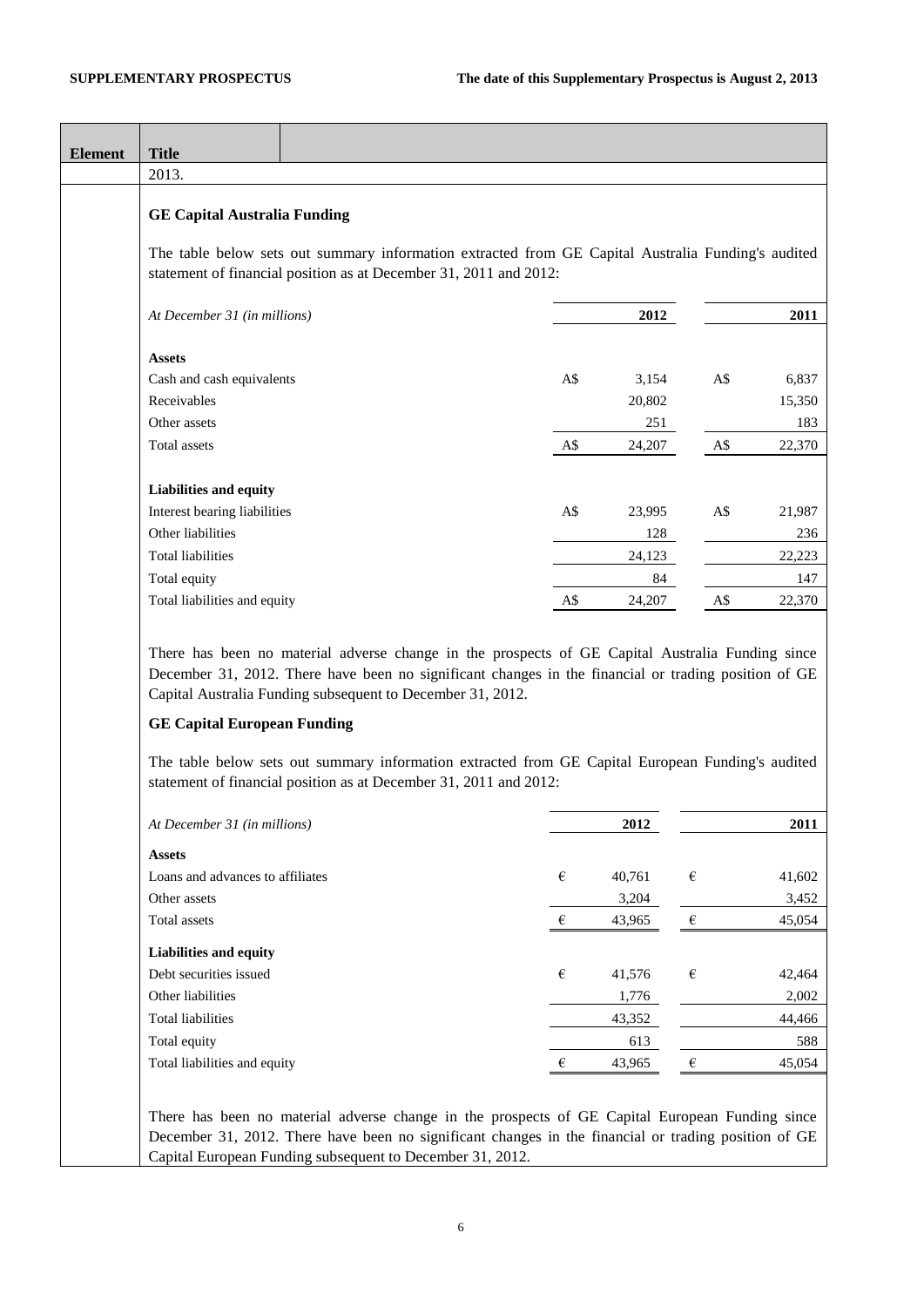| <b>Element</b> | <b>Title</b>                                                                                                                                                     |                                                                                                                                                                                                                                                                                                                                                                                                                                                                                        |             |        |           |        |
|----------------|------------------------------------------------------------------------------------------------------------------------------------------------------------------|----------------------------------------------------------------------------------------------------------------------------------------------------------------------------------------------------------------------------------------------------------------------------------------------------------------------------------------------------------------------------------------------------------------------------------------------------------------------------------------|-------------|--------|-----------|--------|
|                | <b>GE Capital UK Funding</b>                                                                                                                                     |                                                                                                                                                                                                                                                                                                                                                                                                                                                                                        |             |        |           |        |
|                | The table below sets out summary information extracted from GE Capital UK Funding's audited statement<br>of financial position as at December 31, 2011 and 2012: |                                                                                                                                                                                                                                                                                                                                                                                                                                                                                        |             |        |           |        |
|                | At December 31 (in millions)                                                                                                                                     |                                                                                                                                                                                                                                                                                                                                                                                                                                                                                        |             | 2012   |           | 2011   |
|                | <b>Assets</b>                                                                                                                                                    |                                                                                                                                                                                                                                                                                                                                                                                                                                                                                        |             |        |           |        |
|                | Loans and advances to affiliates                                                                                                                                 |                                                                                                                                                                                                                                                                                                                                                                                                                                                                                        | £           | 9,407  | $\pounds$ | 9,335  |
|                | Other assets                                                                                                                                                     |                                                                                                                                                                                                                                                                                                                                                                                                                                                                                        |             | 1,326  |           | 1,347  |
|                | Total assets                                                                                                                                                     |                                                                                                                                                                                                                                                                                                                                                                                                                                                                                        | $\mathbf f$ | 10,733 | f         | 10,682 |
|                | Liabilities and equity                                                                                                                                           |                                                                                                                                                                                                                                                                                                                                                                                                                                                                                        |             |        |           |        |
|                | Debt securities issued                                                                                                                                           |                                                                                                                                                                                                                                                                                                                                                                                                                                                                                        | £           | 9,460  | £         | 9,559  |
|                | Other liabilities                                                                                                                                                |                                                                                                                                                                                                                                                                                                                                                                                                                                                                                        |             | 1,174  |           | 1,006  |
|                | <b>Total liabilities</b>                                                                                                                                         |                                                                                                                                                                                                                                                                                                                                                                                                                                                                                        |             | 10,634 |           | 10,565 |
|                | Total equity                                                                                                                                                     |                                                                                                                                                                                                                                                                                                                                                                                                                                                                                        |             | 99     |           | 117    |
|                | Total liabilities and equity                                                                                                                                     |                                                                                                                                                                                                                                                                                                                                                                                                                                                                                        | £           | 10,733 | $\pounds$ | 10,682 |
| <b>B.13</b>    | Events impacting<br>the Issuer's<br>solvency                                                                                                                     | 2012. There have been no significant changes in the financial or trading position of GE Capital UK<br>Funding subsequent to December 31, 2012.<br>Not Applicable. There are no recent events particular to GE Capital, GE Capital<br>Australia Funding, GE Capital European Funding or GE Capital UK Funding which<br>are to a material extent relevant to the evaluation of the solvency of GE Capital, GE<br>Capital Australia Funding, GE Capital European Funding or GE Capital UK |             |        |           |        |
|                |                                                                                                                                                                  | Funding. Any decision to invest in any Notes should be based on a consideration of<br>the Base Prospectus as a whole, including any documents incorporated by reference<br>and the applicable Final Terms.                                                                                                                                                                                                                                                                             |             |        |           |        |
| <b>B.14</b>    | Dependence upon<br>other group entities                                                                                                                          | GE Capital is not dependent on other members of the group.<br>GE Capital Australia Funding is dependent on GE Capital for a substantial part of its                                                                                                                                                                                                                                                                                                                                    |             |        |           |        |
|                |                                                                                                                                                                  | funding.                                                                                                                                                                                                                                                                                                                                                                                                                                                                               |             |        |           |        |
|                |                                                                                                                                                                  | GE Capital UK Funding is dependent on GE Capital European Funding for the<br>provision of certain services.                                                                                                                                                                                                                                                                                                                                                                            |             |        |           |        |
|                |                                                                                                                                                                  | GE Capital Australia Funding, GE Capital European Funding and GE Capital UK<br>Funding are dependent on the performance of the affiliated companies to which they<br>make loans.                                                                                                                                                                                                                                                                                                       |             |        |           |        |
| <b>B.15</b>    | Principal activities                                                                                                                                             | GE Capital offers diversified financing and services in North America, South<br>America, Europe, Australia and Asia.                                                                                                                                                                                                                                                                                                                                                                   |             |        |           |        |
|                |                                                                                                                                                                  | GE Capital Australia Funding is primarily engaged in obtaining financing in public<br>markets to fund the operations of affiliated operating companies in Australia,<br>principally by way of loans to such affiliated companies.                                                                                                                                                                                                                                                      |             |        |           |        |
|                |                                                                                                                                                                  | GE Capital European Funding and GE Capital UK Funding provide financial service                                                                                                                                                                                                                                                                                                                                                                                                        |             |        |           |        |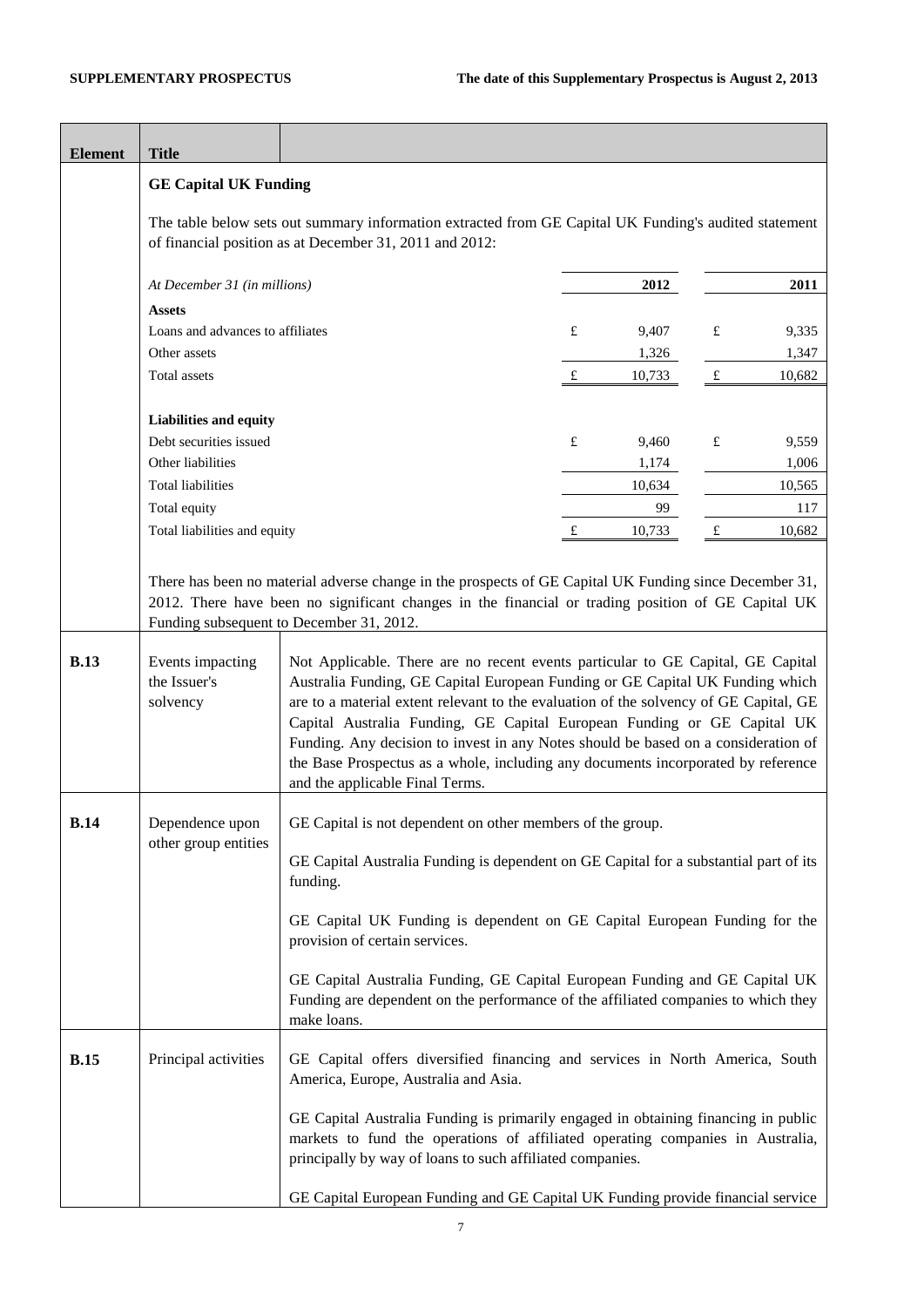| <b>Element</b> | <b>Title</b>                    |                                                                                                                                                                                                                                                                                                                                                                                                                                                          |
|----------------|---------------------------------|----------------------------------------------------------------------------------------------------------------------------------------------------------------------------------------------------------------------------------------------------------------------------------------------------------------------------------------------------------------------------------------------------------------------------------------------------------|
|                |                                 | activities, including obtaining financing in the capital markets for the purposes of<br>funding the operations of affiliated companies.                                                                                                                                                                                                                                                                                                                  |
| <b>B.16</b>    | Controlling<br>shareholders     | GE Capital is a wholly owned direct subsidiary of General Electric Company, the<br>ultimate parent company of the group.                                                                                                                                                                                                                                                                                                                                 |
|                |                                 | GE Capital Australia Funding is a wholly-owned direct subsidiary of GE Capital,<br>which is a wholly owned direct subsidiary of General Electric Company, the<br>ultimate parent company of the group.                                                                                                                                                                                                                                                   |
|                |                                 | GE Capital European Funding and GE Capital UK Funding are wholly owned<br>indirect subsidiaries of GE Capital, which is a wholly owned direct subsidiary of<br>General Electric Company, the ultimate parent company of the group.                                                                                                                                                                                                                       |
| <b>B.17</b>    | Credit ratings                  | As of April 2, 2013, each Issuer's long-term unsecured debt credit rating from S&P<br>was "AA+" with a stable outlook and as of April 2, 2013, each Issuer's long-term<br>unsecured debt credit rating from Moody's was "A1" with a stable outlook. As of<br>April 2, 2013, each Issuer's short-term credit rating from S&P was "A-1+" and as of<br>April 2, 2013, each Issuer's short-term credit rating from Moody's was "P-1".                        |
|                |                                 | As of March 28, 2013, Moody's assigned ratings of "A1" for senior issues of Notes<br>under the Programme and "A2" for subordinated issues of Notes under the<br>Programme. As of March 28, 2013, S&P assigned ratings of "AA+/A-1+" for senior<br>issues of Notes under the Programme and a rating of "AA" for subordinated issues<br>of Notes under the Programme.                                                                                      |
|                |                                 | Notes issued under the Programme may be rated or unrated by either of the rating<br>agencies referred to above. Where a Tranche of Notes is rated, such rating will not<br>necessarily be the same as the rating assigned to the Programme by the relevant<br>rating agency.                                                                                                                                                                             |
|                |                                 | Issue specific summary:                                                                                                                                                                                                                                                                                                                                                                                                                                  |
|                |                                 | [The Notes [have been/are expected to be] rated [specify rating(s) of Tranche being<br>issued] by [specify rating agent(s)].]                                                                                                                                                                                                                                                                                                                            |
|                |                                 | A security rating is not a recommendation to buy, sell or hold securities and may be<br>subject to suspension, reduction or withdrawal at any time by the assigning rating<br>agency.                                                                                                                                                                                                                                                                    |
| <b>B.18</b>    | Description of the<br>Guarantee | The Notes (other than Notes issued by GE Capital) will be unconditionally and<br>irrevocably guaranteed by the Guarantor (as defined below). The Guarantee may be<br>issued on either a senior basis ("Senior Guarantee") in the case of a Guarantee<br>relating to Notes issued on a senior basis ("Senior Notes") or a subordinated basis<br>("Subordinated Guarantee") in the case of Notes issued on a subordinated basis<br>("Subordinated Notes"). |
|                |                                 | The obligations of the Guarantor under its Senior Guarantee will be (i) unsecured<br>and will rank equally with all other unsecured and unsubordinated indebtedness of<br>the Guarantor and (ii) effectively junior to the liabilities of the Guarantor's<br>subsidiaries.                                                                                                                                                                               |
|                |                                 | The obligations of the Guarantor under its Subordinated Guarantee will (i) constitute                                                                                                                                                                                                                                                                                                                                                                    |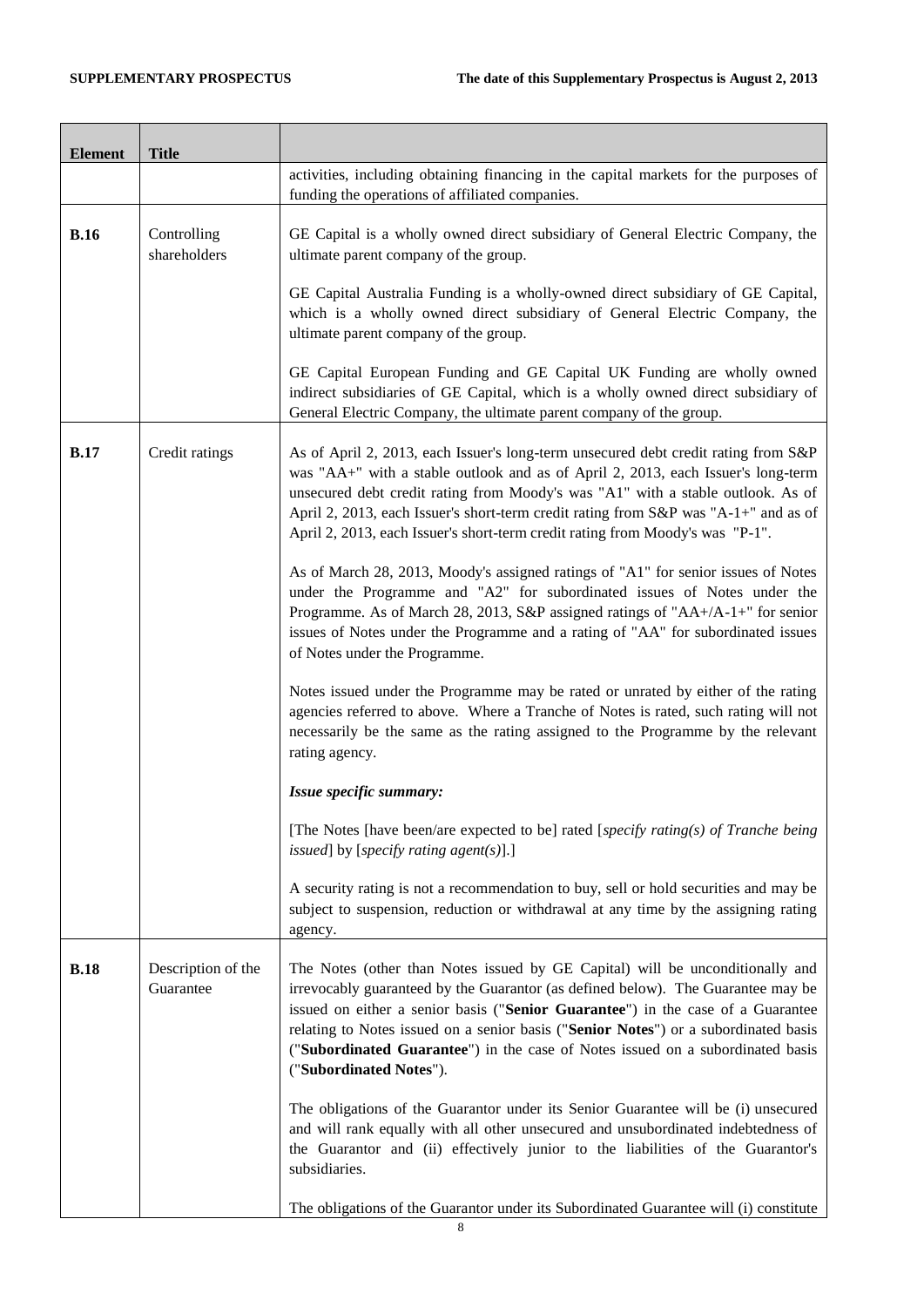| <b>Element</b> | Title             |                                                                                                |
|----------------|-------------------|------------------------------------------------------------------------------------------------|
|                |                   | general unsecured obligations of the Guarantor, (ii) rank subordinated in right of             |
|                |                   | payment to all of the Guarantor's senior indebtedness and (iii) be effectively junior          |
|                |                   | to the liabilities of the Guarantor's subsidiaries.                                            |
|                |                   |                                                                                                |
| <b>B.19</b>    | Information about | GE Capital may be an Issuer or a guarantor of Notes under the Programme.                       |
|                | the Guarantor     | Information relating to GE Capital (in its capacity as guarantor, the " <b>Guarantor</b> ") is |
|                |                   | set out in this Section B.                                                                     |

# **Section C – Securities**

| <b>Element</b> | <b>Title</b>                                              |                                                                                                                                                                                                                                                                                                                                                                                                                                                                                      |
|----------------|-----------------------------------------------------------|--------------------------------------------------------------------------------------------------------------------------------------------------------------------------------------------------------------------------------------------------------------------------------------------------------------------------------------------------------------------------------------------------------------------------------------------------------------------------------------|
| C.1            | Description of<br>Notes/ISIN                              | The Notes to be issued under the Programme may be Registered Notes or Bearer Notes.<br>Bearer Notes are subject to U.S. tax law requirements and may not be issued unless such<br>issuance (i) is permitted under U.S. federal income tax law at the time of issuance<br>without adverse consequences to the relevant Issuer or the Guarantor and (ii) is<br>conducted in accordance with the requirements of U.S. federal income tax law in effect<br>at the time of such issuance. |
|                |                                                           | The Notes to be issued under the Programme may be Fixed Rate Notes, Floating Rate<br>Notes, Original Issue Discount Notes, Amortizing Notes or a combination of the<br>foregoing.                                                                                                                                                                                                                                                                                                    |
|                |                                                           | Issue specific summary:                                                                                                                                                                                                                                                                                                                                                                                                                                                              |
|                |                                                           | The Notes are [£/€/U.S.\$/other] [ ] [[ ]%/Floating Rate/Original Issue<br>Discount/Amortizing] [Registered/Bearer] [Senior/Subordinated] Notes due [<br>-1.                                                                                                                                                                                                                                                                                                                         |
|                |                                                           | International Securities Identification Number ("ISIN"): [                                                                                                                                                                                                                                                                                                                                                                                                                           |
| C.2            | Currency                                                  | Subject to compliance with all applicable laws, regulations and directives, Notes may be<br>issued in any currency agreed between the Issuer and the relevant Dealer at the time of<br>issue.                                                                                                                                                                                                                                                                                        |
|                |                                                           | Issue specific summary:                                                                                                                                                                                                                                                                                                                                                                                                                                                              |
|                |                                                           | The currency of this Series of Notes is [Pounds Sterling (" $\mathbf{f}$ ")/Euro (" $\mathbf{f}$ ")/U.S. dollars<br>("U.S.\$")/Other ([<br>$]$ ].                                                                                                                                                                                                                                                                                                                                    |
| C.5            | Restrictions on<br>transferability                        | Not Applicable. There are no restrictions on the free transferability of the Notes.                                                                                                                                                                                                                                                                                                                                                                                                  |
| C.8            | Rights attached to<br>the Notes, including<br>ranking and | Notes issued under the Programme will have terms and conditions relating to, among<br>other matters:                                                                                                                                                                                                                                                                                                                                                                                 |
|                | limitations on those<br>rights                            | <b>Status and Subordination</b>                                                                                                                                                                                                                                                                                                                                                                                                                                                      |
|                |                                                           | Notes may be Senior Notes or Subordinated Notes.                                                                                                                                                                                                                                                                                                                                                                                                                                     |
|                |                                                           | Senior Notes will be (i) unsecured and rank equally with all other unsecured and<br>unsubordinated indebtedness of the Issuer and (ii) effectively junior to the liabilities of<br>the Issuer's subsidiaries, if any.                                                                                                                                                                                                                                                                |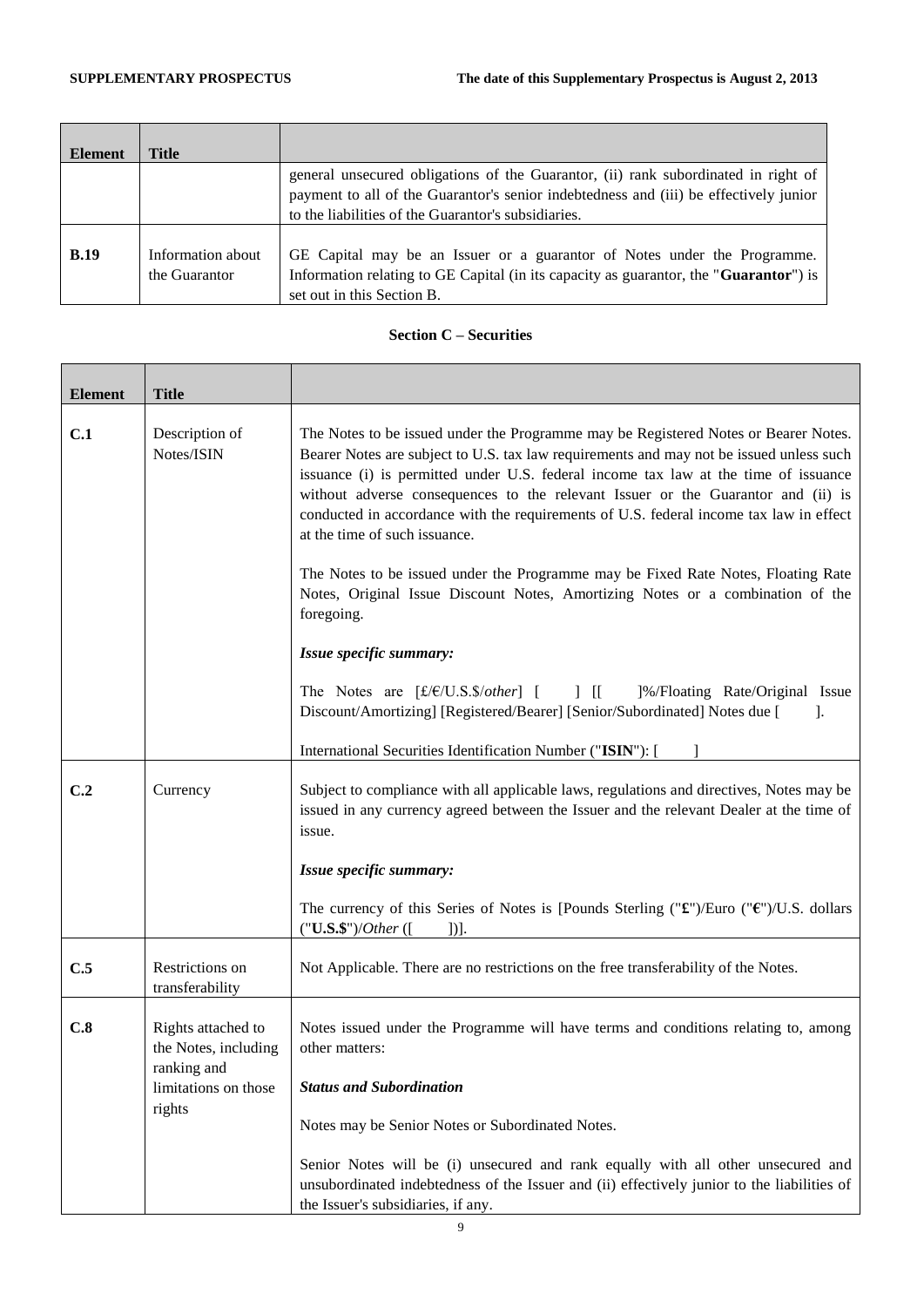$\blacksquare$ 

Ť.

| <b>Element</b> | <b>Title</b> |                                                                                                                                                                                                                                                                                                                                                                                                                                                                                                                                                                                                                                                                                                                                                |
|----------------|--------------|------------------------------------------------------------------------------------------------------------------------------------------------------------------------------------------------------------------------------------------------------------------------------------------------------------------------------------------------------------------------------------------------------------------------------------------------------------------------------------------------------------------------------------------------------------------------------------------------------------------------------------------------------------------------------------------------------------------------------------------------|
|                |              | Subordinated Notes will (i) constitute general unsecured obligations of the Issuer, (ii)<br>rank subordinated in right of payment to all of the Issuer's senior indebtedness and (iii)<br>be effectively junior to the liabilities of the Issuer's subsidiaries, if any.                                                                                                                                                                                                                                                                                                                                                                                                                                                                       |
|                |              | Issue specific summary                                                                                                                                                                                                                                                                                                                                                                                                                                                                                                                                                                                                                                                                                                                         |
|                |              | [The Notes are [Senior Notes/Subordinated Notes].]                                                                                                                                                                                                                                                                                                                                                                                                                                                                                                                                                                                                                                                                                             |
|                |              | <b>Taxation</b>                                                                                                                                                                                                                                                                                                                                                                                                                                                                                                                                                                                                                                                                                                                                |
|                |              | All payments in respect of Notes will be made without withholding of or deduction for,<br>or on account of taxes or charges imposed by any governmental authority or agency in<br>the jurisdiction of the relevant Issuer, or, if applicable, the Guarantor, unless required by<br>law. In the event that any such withholding or deduction is made, the Issuer or, as the<br>case may be, the Guarantor will, save in certain limited circumstances, be required to<br>pay additional amounts to cover the amounts so withheld or deducted.                                                                                                                                                                                                   |
|                |              | Issuer's negative pledge                                                                                                                                                                                                                                                                                                                                                                                                                                                                                                                                                                                                                                                                                                                       |
|                |              | The terms of the Notes will not contain a negative pledge provision.                                                                                                                                                                                                                                                                                                                                                                                                                                                                                                                                                                                                                                                                           |
|                |              | Guarantor's negative pledge                                                                                                                                                                                                                                                                                                                                                                                                                                                                                                                                                                                                                                                                                                                    |
|                |              | The terms of the Guarantee in respect of Notes will not contain a negative pledge<br>provision.                                                                                                                                                                                                                                                                                                                                                                                                                                                                                                                                                                                                                                                |
|                |              | <b>Events of default - Senior Notes</b>                                                                                                                                                                                                                                                                                                                                                                                                                                                                                                                                                                                                                                                                                                        |
|                |              | The terms of the Senior Notes will contain, amongst others, the following events of<br>default:                                                                                                                                                                                                                                                                                                                                                                                                                                                                                                                                                                                                                                                |
|                |              | default in payment of any interest due in respect of the Senior Notes,<br>(a)<br>continuing for a period of 30 days;                                                                                                                                                                                                                                                                                                                                                                                                                                                                                                                                                                                                                           |
|                |              | (b)<br>default in payment of any principal or premium, if any, due in respect of the<br>Senior Notes;                                                                                                                                                                                                                                                                                                                                                                                                                                                                                                                                                                                                                                          |
|                |              | (c)<br>non-performance or non-observance by the Issuer and the Guarantor of any of<br>their respective other obligations under the provisions of the Senior Notes or<br>the related Guarantee, in certain cases continuing for a period of 60 days after<br>the date on which written notice of such non-performance or non-observance is<br>given;                                                                                                                                                                                                                                                                                                                                                                                            |
|                |              | cross-acceleration in respect of: (i) any other series of notes or any<br>(d)<br>indebtedness which GE Capital has outstanding in the aggregate principal<br>amount of at least U.S.\$100,000,000 (or its equivalent in other currencies); (ii)<br>in the case of Senior Notes issued by GE Capital Australia Funding, any other<br>series of notes or any indebtedness which GE Capital Australia Funding has<br>outstanding in the aggregate principal amount of at least A\$10,000,000 (or its<br>equivalent in other currencies); (iii) in the case of Senior Notes issued by GE<br>Capital European Funding or GE Capital UK Funding, any other series of notes<br>or any indebtedness which GE Capital European Funding or GE Capital UK |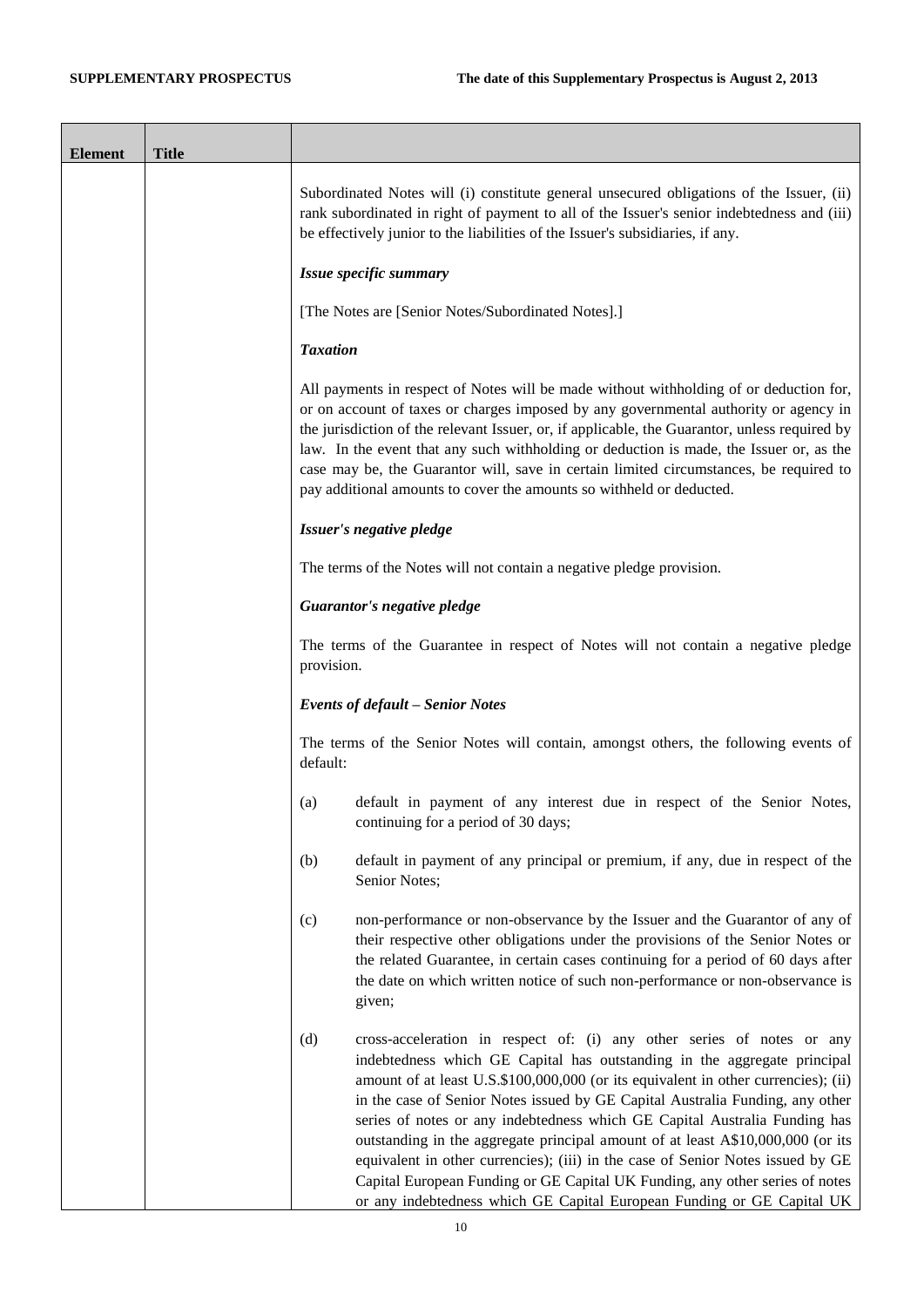| <b>Element</b> | <b>Title</b>            |                                                                                                                                                                                                                                                                                                                                                                                                                                                                                                                                                                                                                                                                                                    |
|----------------|-------------------------|----------------------------------------------------------------------------------------------------------------------------------------------------------------------------------------------------------------------------------------------------------------------------------------------------------------------------------------------------------------------------------------------------------------------------------------------------------------------------------------------------------------------------------------------------------------------------------------------------------------------------------------------------------------------------------------------------|
|                |                         | Funding has outstanding in the aggregate principal amount of at least<br>U.S.\$10,000,000 (or its equivalent in other currencies), if such acceleration is<br>not rescinded or annulled within ten calendar days after written notice thereof<br>has been given to the Issuer, the Guarantor, as the case may be, and the Fiscal<br>Agent by the holders of at least 25% in aggregate principal amount of the<br>Senior Notes outstanding, provided that, if the event of default under such other<br>series of notes or indebtedness is timely remedied, cured or waived, then the<br>event of default under the Senior Notes shall be deemed likewise to have been<br>remedied, cured or waived; |
|                |                         | (e)<br>events relating to the insolvency or winding up of the Issuer or the Guarantor.                                                                                                                                                                                                                                                                                                                                                                                                                                                                                                                                                                                                             |
|                |                         | <b>Events of default - Subordinated Notes</b>                                                                                                                                                                                                                                                                                                                                                                                                                                                                                                                                                                                                                                                      |
|                |                         | The terms of the Subordinated Notes will contain, amongst others, the following events<br>of default:                                                                                                                                                                                                                                                                                                                                                                                                                                                                                                                                                                                              |
|                |                         | default in payment of interest due in respect of the Subordinated Notes,<br>(f)<br>continuing for a period of 30 days;                                                                                                                                                                                                                                                                                                                                                                                                                                                                                                                                                                             |
|                |                         | default in the payment of principal or premium, if any, on any Subordinated<br>(g)<br>Notes; and                                                                                                                                                                                                                                                                                                                                                                                                                                                                                                                                                                                                   |
|                |                         | certain events relating to the insolvency or winding up of the Issuer or the<br>(h)<br>Guarantor.                                                                                                                                                                                                                                                                                                                                                                                                                                                                                                                                                                                                  |
|                |                         | An event of default under one series of Subordinated Notes does not necessarily<br>constitute an event of default under any other series of Subordinated Notes.                                                                                                                                                                                                                                                                                                                                                                                                                                                                                                                                    |
|                |                         | <b>Meetings</b>                                                                                                                                                                                                                                                                                                                                                                                                                                                                                                                                                                                                                                                                                    |
|                |                         | The terms of the Notes will contain provisions for calling meetings of holders of such<br>Notes to consider matters affecting their interests generally. These provisions permit<br>defined majorities to bind all holders, including holders who did not attend and vote at<br>the relevant meeting and holders who voted in a manner contrary to the majority.                                                                                                                                                                                                                                                                                                                                   |
|                |                         | Governing law                                                                                                                                                                                                                                                                                                                                                                                                                                                                                                                                                                                                                                                                                      |
|                |                         | New York law.                                                                                                                                                                                                                                                                                                                                                                                                                                                                                                                                                                                                                                                                                      |
| C.9            | Interest/<br>Redemption | <b>Interest</b>                                                                                                                                                                                                                                                                                                                                                                                                                                                                                                                                                                                                                                                                                    |
|                |                         | Notes may or may not bear interest. Interest-bearing Notes will either bear interest<br>payable at a fixed rate or a floating rate.                                                                                                                                                                                                                                                                                                                                                                                                                                                                                                                                                                |
|                |                         | Issue specific summary:                                                                                                                                                                                                                                                                                                                                                                                                                                                                                                                                                                                                                                                                            |
|                |                         | [The Notes bear interest [from their date of issue/from [<br>]] at the fixed rate of<br>]% per annum. The yield of the Notes is [<br>]%. Interest will be paid<br>I<br>[annually/semi-annually/quarterly/monthly] in arrears on [<br>$\int$ [and $\int$ ]<br>]] in each<br>[year/month]. The first interest payment will be made on [<br>].]                                                                                                                                                                                                                                                                                                                                                       |
|                |                         | [The Notes bear interest [from their date of issue/from [<br>]] at a floating rate                                                                                                                                                                                                                                                                                                                                                                                                                                                                                                                                                                                                                 |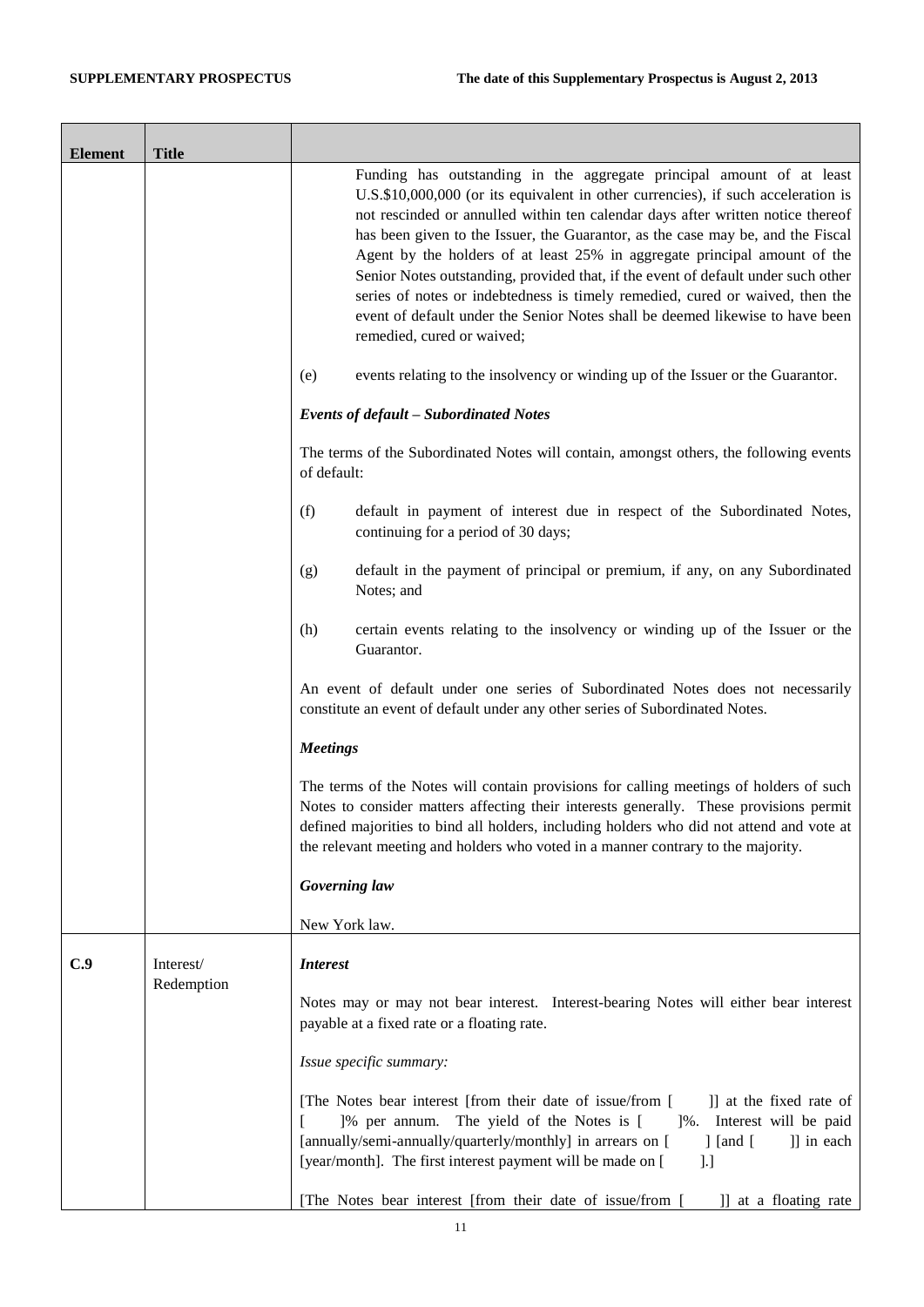| <b>Element</b> | <b>Title</b>                                                                          |                                                                                                                                                                                                                                                                                                                                                                        |
|----------------|---------------------------------------------------------------------------------------|------------------------------------------------------------------------------------------------------------------------------------------------------------------------------------------------------------------------------------------------------------------------------------------------------------------------------------------------------------------------|
|                |                                                                                       | calculated by reference to [specify interest rate basis for Notes being issued]<br>[plus/minus] a spread of [<br>]%. Interest will be paid [annually/semi-<br>annually/quarterly/monthly] in arrears on [<br>] [and [<br>]] in each [year/month],<br>subject to adjustment for non-business days. The first interest payment will be made on<br>$\lbrack$ .]<br>$\Box$ |
|                |                                                                                       | [The [Fixed Interest Rate/Spread] will be increased by [<br>$]$ % on [<br>] [and further<br>increased by [<br>$]$ % on [<br>$\prod$                                                                                                                                                                                                                                    |
|                |                                                                                       | [The Notes do not bear any interest [and will be offered and sold at a discount to their<br>nominal amount].]                                                                                                                                                                                                                                                          |
|                |                                                                                       | Redemption                                                                                                                                                                                                                                                                                                                                                             |
|                |                                                                                       | The terms under which Notes may be redeemed (including the maturity date as well as<br>any provisions relating to early redemption) will be agreed between the Issuer and the<br>relevant Dealer at the time of issue of the relevant Notes.                                                                                                                           |
|                |                                                                                       | Issue specific summary:                                                                                                                                                                                                                                                                                                                                                |
|                |                                                                                       | [Subject to any purchase and cancellation or early redemption, the Notes will be<br>]% of the nominal amount.]<br>redeemed on [<br>$\cdot$ at [                                                                                                                                                                                                                        |
|                |                                                                                       | [Unless previously redeemed, purchased and cancelled, each Note will be partially<br>redeemed on each Installment Date at the Installment Amount, whereupon the<br>outstanding principal amount of such Note shall be reduced by the Installment Amount<br>for all purposes.                                                                                           |
|                |                                                                                       | The Installment Amount per Note corresponding to the applicable Installment Date is as<br>follows: [<br>$\exists$                                                                                                                                                                                                                                                      |
|                |                                                                                       | The Notes may be redeemed early for tax reasons [or [specify any other early<br>redemption option applicable to the Notes being issued]] at [par].                                                                                                                                                                                                                     |
|                |                                                                                       | <b>Representative of holders</b>                                                                                                                                                                                                                                                                                                                                       |
|                |                                                                                       | Not Applicable – No representative of the Noteholders has been appointed by the Issuer.                                                                                                                                                                                                                                                                                |
| C.10           | Derivative<br>component in the<br>interest payments                                   | Not Applicable – There is no derivative component in the interest payments.                                                                                                                                                                                                                                                                                            |
| C.11           | Listing and<br>Admission to<br>trading in respect of<br>Notes with a                  | Notes issued under the Programme may be listed and admitted to trading on the London<br>Stock Exchange or the MOT.<br>Issue specific summary:                                                                                                                                                                                                                          |
|                | denomination of less<br>than EUR100,000<br>(or its equivalent in<br>other currencies) | [Application [has been][is expected to be] made by the Issuer (or on its behalf) for the<br>Notes to be admitted to trading on the [regulated market of the London Stock<br>Exchange/MOT].][The Notes will not be listed.]                                                                                                                                             |
| C.21           | Admission to<br>trading in respect of                                                 | Notes issued under the Programme may be listed and admitted to trading on the London<br>Stock Exchange or the MOT.                                                                                                                                                                                                                                                     |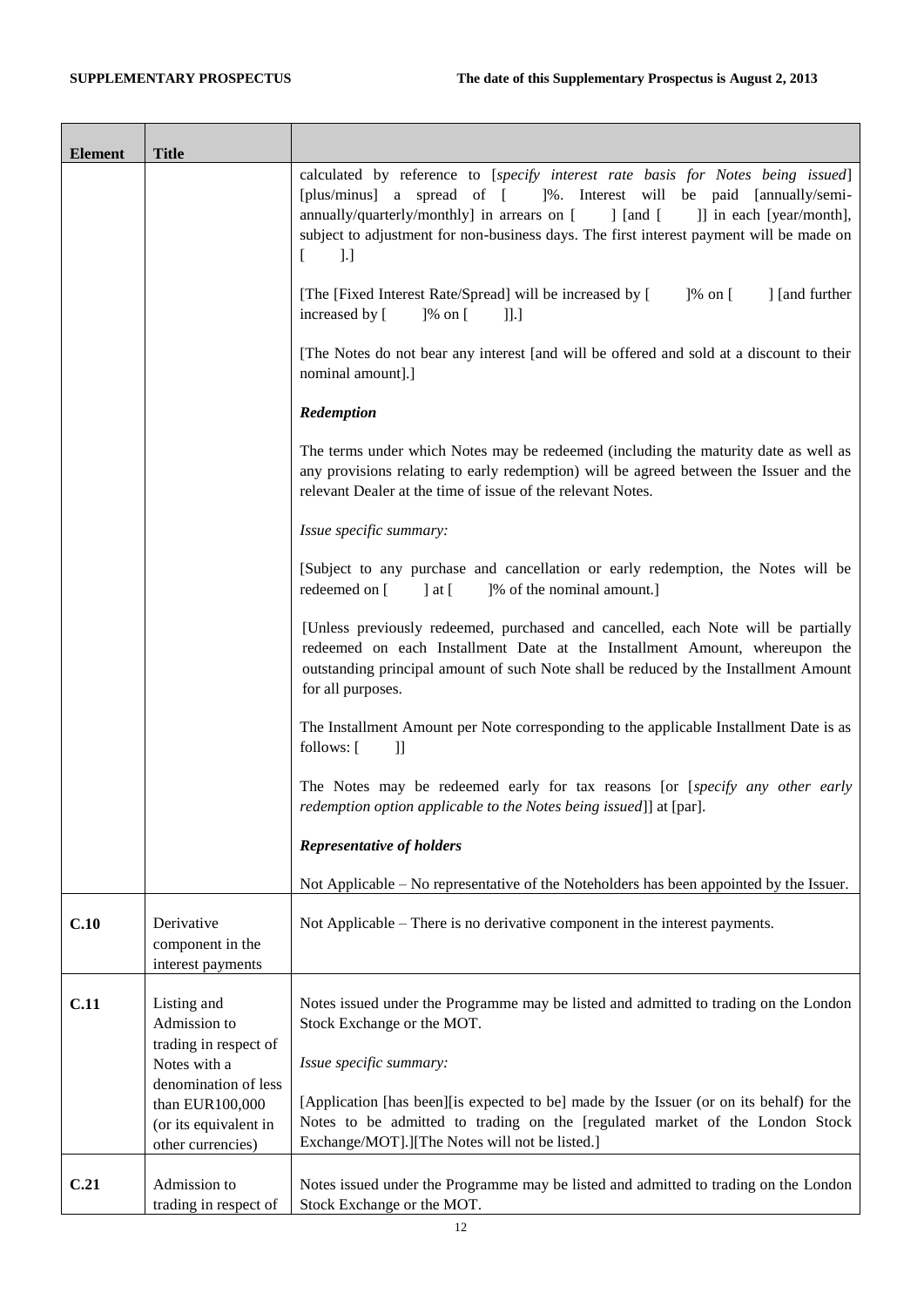| Element | Title                                                                                                  |                                                                                                                                                                                                                              |
|---------|--------------------------------------------------------------------------------------------------------|------------------------------------------------------------------------------------------------------------------------------------------------------------------------------------------------------------------------------|
|         | Notes with a<br>denomination of at<br>least $EUR100,000$<br>(or its equivalent in<br>other currencies) | <i>Issue specific summary:</i><br>Application [has been] [is expected to be] made by the Issuer (or on its behalf) for the<br>Notes to be admitted to trading on the [regulated market of the London Stock<br>Exchange/MOT]. |

### **Section D – Risks**

| <b>Element</b> | <b>Title</b>                      |                                                                                                                                                                                                                                                                                                                                                                                                                                                                                                                                                                                                                                                                                                                                                                                                                                                                                                                                                                                                                                                                                 |
|----------------|-----------------------------------|---------------------------------------------------------------------------------------------------------------------------------------------------------------------------------------------------------------------------------------------------------------------------------------------------------------------------------------------------------------------------------------------------------------------------------------------------------------------------------------------------------------------------------------------------------------------------------------------------------------------------------------------------------------------------------------------------------------------------------------------------------------------------------------------------------------------------------------------------------------------------------------------------------------------------------------------------------------------------------------------------------------------------------------------------------------------------------|
| D.2            | Key risks regarding<br>the Issuer | In purchasing Notes, investors assume the risk that the Issuer [and the Guarantor] may<br>become insolvent or otherwise be unable to make all payments due in respect of the<br>Notes. There is a wide range of factors which individually or together could result in the<br>Issuer [and the Guarantor] becoming unable to make all payments due in respect of the<br>Notes. It is not possible to identify all such factors or to determine which factors are<br>most likely to occur, as the Issuer [and the Guarantor] may not be aware of all relevant<br>factors and certain factors which [it/they] currently deem not to be material may become<br>material as a result of the occurrence of events outside the Issuer's [and the Guarantor's]<br>control. The Issuer [and the Guarantor] [has/have] identified a number of factors which<br>could materially adversely affect the business of GE Capital and its consolidated<br>subsidiaries and the ability of the Issuer (or Guarantor, as the case may be) to make<br>payments under the Notes. These factors are: |
|                |                                   | • GE Capital's growth is subject to global economic and political risks;                                                                                                                                                                                                                                                                                                                                                                                                                                                                                                                                                                                                                                                                                                                                                                                                                                                                                                                                                                                                        |
|                |                                   | • GE Capital is subject to a wide variety of laws, regulations and government policies<br>that may change in significant ways;                                                                                                                                                                                                                                                                                                                                                                                                                                                                                                                                                                                                                                                                                                                                                                                                                                                                                                                                                  |
|                |                                   | • GE Capital is subject to legal proceedings and legal compliance risks;                                                                                                                                                                                                                                                                                                                                                                                                                                                                                                                                                                                                                                                                                                                                                                                                                                                                                                                                                                                                        |
|                |                                   | • the success of GE Capital's business depends on achieving its strategic objectives,<br>including through acquisitions, joint ventures, dispositions and restructurings;                                                                                                                                                                                                                                                                                                                                                                                                                                                                                                                                                                                                                                                                                                                                                                                                                                                                                                       |
|                |                                   | • sustained increases in costs of pension and healthcare benefits may reduce the<br>profitability of General Electric Company and its consolidated subsidiaries ("GE<br>Company");                                                                                                                                                                                                                                                                                                                                                                                                                                                                                                                                                                                                                                                                                                                                                                                                                                                                                              |
|                |                                   | • conditions in the financial and credit markets may affect the availability and cost of<br>GE Capital funding;                                                                                                                                                                                                                                                                                                                                                                                                                                                                                                                                                                                                                                                                                                                                                                                                                                                                                                                                                                 |
|                |                                   | • if conditions in the financial markets deteriorate, they may adversely affect the<br>business and results of operations of GE Capital as well as the soundness of financial<br>institutions and governments with which GE Capital deals;                                                                                                                                                                                                                                                                                                                                                                                                                                                                                                                                                                                                                                                                                                                                                                                                                                      |
|                |                                   | • the real estate markets in which GE Capital participates are highly dependent on<br>economic conditions, the deterioration of which may adversely affect GE Capital's<br>business, financial position and results of operations;                                                                                                                                                                                                                                                                                                                                                                                                                                                                                                                                                                                                                                                                                                                                                                                                                                              |
|                |                                   | • failure to maintain GE Capital's credit ratings could adversely affect its cost of funds<br>and related margins, liquidity, competitive position and access to capital markets;                                                                                                                                                                                                                                                                                                                                                                                                                                                                                                                                                                                                                                                                                                                                                                                                                                                                                               |
|                |                                   | • current conditions in the global economy and the major industries GE Company<br>serves also may materially and adversely affect the business and results of operations<br>of GE Company's non-financial businesses;                                                                                                                                                                                                                                                                                                                                                                                                                                                                                                                                                                                                                                                                                                                                                                                                                                                           |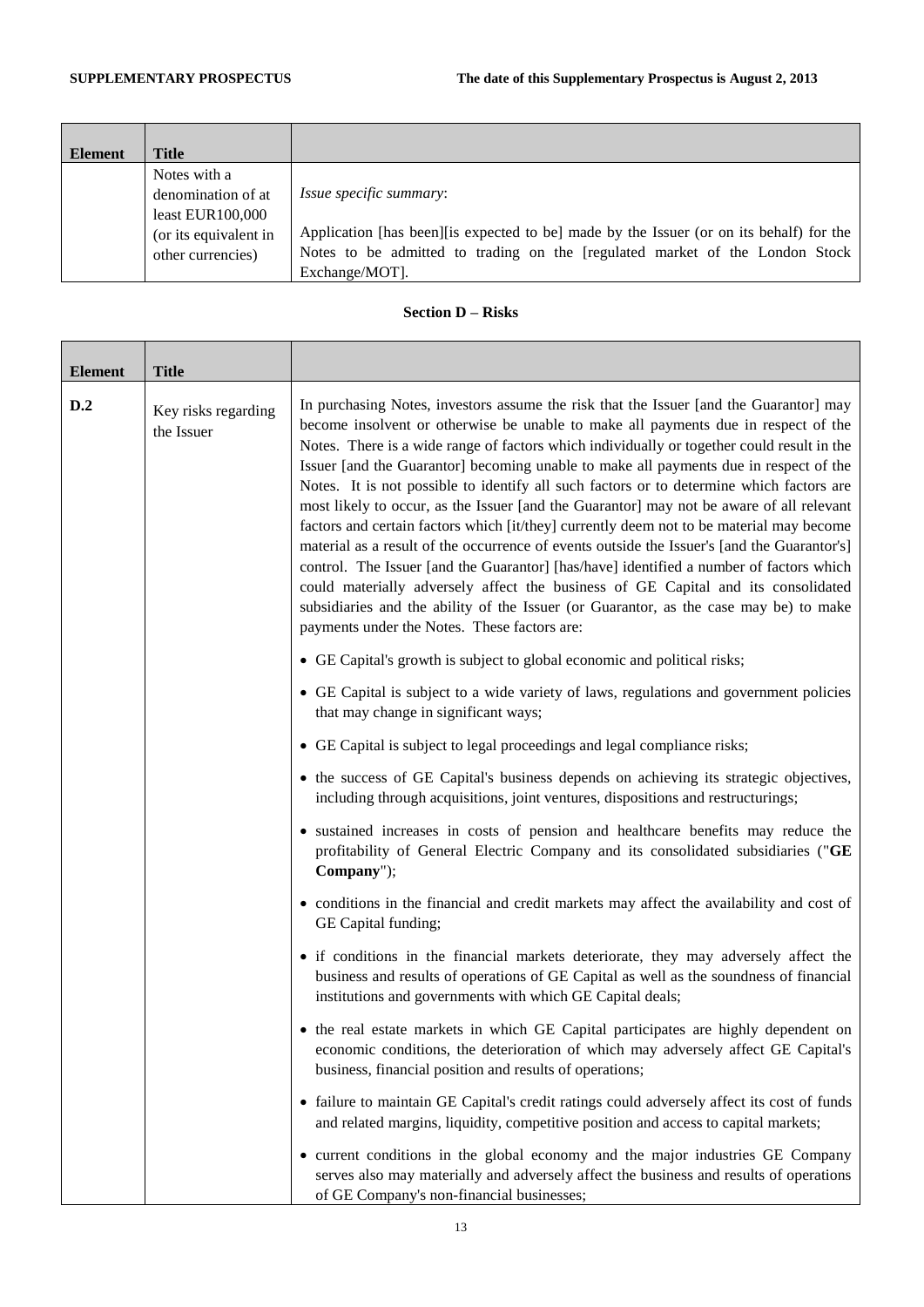ř.

| <b>Element</b> | <b>Title</b>                     |                                                                                                                                                                                                                                                                                                                                                                                                                                                                                                                                                                                                                                                                                                                                                                                                                                                                                                                                                                                                                                                                                                                         |
|----------------|----------------------------------|-------------------------------------------------------------------------------------------------------------------------------------------------------------------------------------------------------------------------------------------------------------------------------------------------------------------------------------------------------------------------------------------------------------------------------------------------------------------------------------------------------------------------------------------------------------------------------------------------------------------------------------------------------------------------------------------------------------------------------------------------------------------------------------------------------------------------------------------------------------------------------------------------------------------------------------------------------------------------------------------------------------------------------------------------------------------------------------------------------------------------|
|                |                                  | • increased IT security requirements, vulnerabilities, threats and more sophisticated and<br>targeted computer crime could pose a risk to GE Capital's systems, networks,<br>products, solutions, services and data;                                                                                                                                                                                                                                                                                                                                                                                                                                                                                                                                                                                                                                                                                                                                                                                                                                                                                                    |
|                |                                  | • GE Company may face operational failures that could have a material adverse effect<br>on its business, reputation, financial position and results of operations, and it is<br>dependent on maintenance of existing product lines, market acceptance of new<br>product introductions and product innovations for continued revenue growth;                                                                                                                                                                                                                                                                                                                                                                                                                                                                                                                                                                                                                                                                                                                                                                             |
|                |                                  | • GE Capital's intellectual property portfolio may not prevent competitors from<br>independently developing products and services similar to or duplicative to GE<br>Company's; and                                                                                                                                                                                                                                                                                                                                                                                                                                                                                                                                                                                                                                                                                                                                                                                                                                                                                                                                     |
|                |                                  | • significant raw material shortages, supplier capacity constraints, supplier production<br>disruptions, supplier quality and sourcing issues or price increases could increase GE<br>Capital's operating costs and adversely impact the competitive positions of GE<br>Company's products.                                                                                                                                                                                                                                                                                                                                                                                                                                                                                                                                                                                                                                                                                                                                                                                                                             |
| D.3            | Key risks regarding<br>the Notes | There are also risks associated with the Notes. These include a range of market risks<br>(including that there may be no or only a limited secondary market in the Notes, that the<br>value of an investor's investment may be adversely affected by exchange rate<br>movements where the Notes are not denominated in the investor's own currency, that<br>any credit rating assigned to the Notes may not adequately reflect all the risks associated<br>with an investment in the Notes and that changes in interest rates will affect the value of<br>Notes which bear interest at a fixed rate), that Subordinated Notes will rank junior to<br>senior indebtedness, the fact that the conditions of the Notes may be modified without<br>the consent of the holder in certain circumstances, that the holder may not receive<br>payment of the full amounts due in respect of the Notes as a result of amounts being<br>withheld by the Issuer in order to comply with applicable law and that investors are<br>exposed to the risk of changes in law or regulation affecting the value of Notes held by<br>them. |

# **Section E – Offer**

| <b>Element</b> | <b>Title</b>                            |                                                                                                                                                                                                                                                                        |
|----------------|-----------------------------------------|------------------------------------------------------------------------------------------------------------------------------------------------------------------------------------------------------------------------------------------------------------------------|
| E.2b           | Use of proceeds                         | The net proceeds from each issue of Notes will be added to the general funds of the<br>relevant Issuer and will be available for financing each of their, and the group's,<br>respective operations.                                                                   |
|                |                                         | [Issue specific summary:                                                                                                                                                                                                                                               |
|                |                                         | The net proceeds from the issue of Notes will be [added to the general funds of the<br>Issuer and will be available for financing its, and the group's, operations]/[applied by the<br>Issuer for [<br>11.                                                             |
| E.3            | Terms and<br>conditions of the<br>offer | Under the programme, the Notes may be offered to the public in a Public Offer in<br>Belgium, Germany, Ireland, Italy, Luxembourg, The Netherlands, Spain and the United<br>Kingdom.<br>The terms and conditions of each offer of Notes will be determined by agreement |
|                |                                         | between the Issuer and the relevant Dealers at the time of issue and specified in the                                                                                                                                                                                  |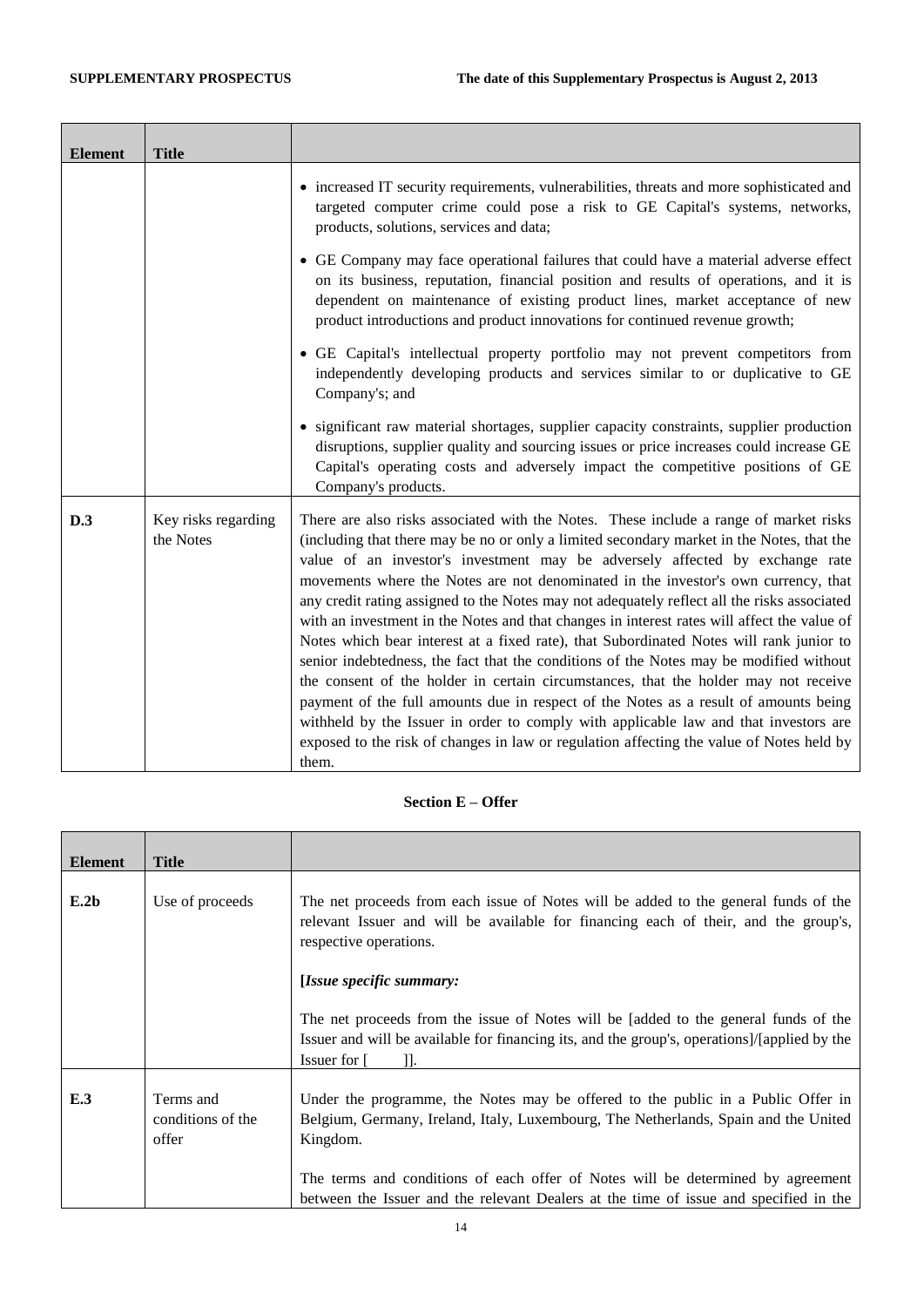$\overline{\phantom{a}}$ 

| <b>Element</b> | <b>Title</b> |                                                                                                                                                                                                                                                                                                                                                                                                                                |                              |               |
|----------------|--------------|--------------------------------------------------------------------------------------------------------------------------------------------------------------------------------------------------------------------------------------------------------------------------------------------------------------------------------------------------------------------------------------------------------------------------------|------------------------------|---------------|
|                |              | applicable Final Terms. An Investor intending to acquire or acquiring any Notes in a<br>Public Offer from an Authorized Offeror will do so, and offers and sales of such Notes<br>to an Investor by such Authorized Offeror will be made, in accordance with any terms<br>and other arrangements in place between such Authorized Offeror and such Investor<br>including as to price, allocations and settlement arrangements. |                              |               |
|                |              | Issue specific summary:                                                                                                                                                                                                                                                                                                                                                                                                        |                              |               |
|                |              | [Not Applicable – the Notes are issued in denominations of at least $\epsilon$ 100,000 (or its<br>equivalent in any other currency)].                                                                                                                                                                                                                                                                                          |                              |               |
|                |              | [This issue of Notes is being addressed solely to qualified investors (as defined under<br>the Prospectus Directive).]                                                                                                                                                                                                                                                                                                         |                              |               |
|                |              | [This issue of Notes is being offered in a Public Offer in [Belgium, Germany, Ireland,<br>Italy, Luxembourg, The Netherlands Spain and the United Kingdom]].                                                                                                                                                                                                                                                                   |                              |               |
|                |              | The issue price of the Notes is [                                                                                                                                                                                                                                                                                                                                                                                              | ] % of their nominal amount. |               |
|                |              | [Offer Price:                                                                                                                                                                                                                                                                                                                                                                                                                  | [Not Applicable/[            | $\mathbf{I}$  |
|                |              | Conditions to which the offer is subject:                                                                                                                                                                                                                                                                                                                                                                                      | [Not Applicable/[            | $\mathbf{ll}$ |
|                |              | Description of the application process:                                                                                                                                                                                                                                                                                                                                                                                        | [Not Applicable/[            | $\mathbf{I}$  |
|                |              | Details of the minimum and/or maximum<br>amount of application (whether in numbers<br>of securities or aggregate amount to invest):                                                                                                                                                                                                                                                                                            | [Not Applicable/[            | $\mathbf{I}$  |
|                |              | Description of possibility to reduce<br>subscriptions and manner for refunding<br>excess amount paid by applicants:                                                                                                                                                                                                                                                                                                            | [Not Applicable/[            | -1            |
|                |              | Details of the method and time limits for<br>paying up and delivering the Notes:                                                                                                                                                                                                                                                                                                                                               | [Not Applicable/[            | $]$           |
|                |              | Full description of the manner and date on<br>which results of the offer are to be made to<br>public:                                                                                                                                                                                                                                                                                                                          | [Not Applicable/[            | 1             |
|                |              | Procedure for exercise of any right of pre-<br>emption, negotiability of subscription rights<br>and treatment of subscription rights not<br>exercised:                                                                                                                                                                                                                                                                         | [Not Applicable/[            | $\mathbf{ll}$ |
|                |              | Process for notification to applicants of the<br>amount of Notes allotted and indication<br>whether dealing may begin before<br>notification is made:                                                                                                                                                                                                                                                                          | [Not Applicable/[            | $\mathbf{1}$  |
|                |              | Details of any tranche(s) reserved for [Not Applicable/[<br>specific country:                                                                                                                                                                                                                                                                                                                                                  |                              | $\mathbf{I}$  |